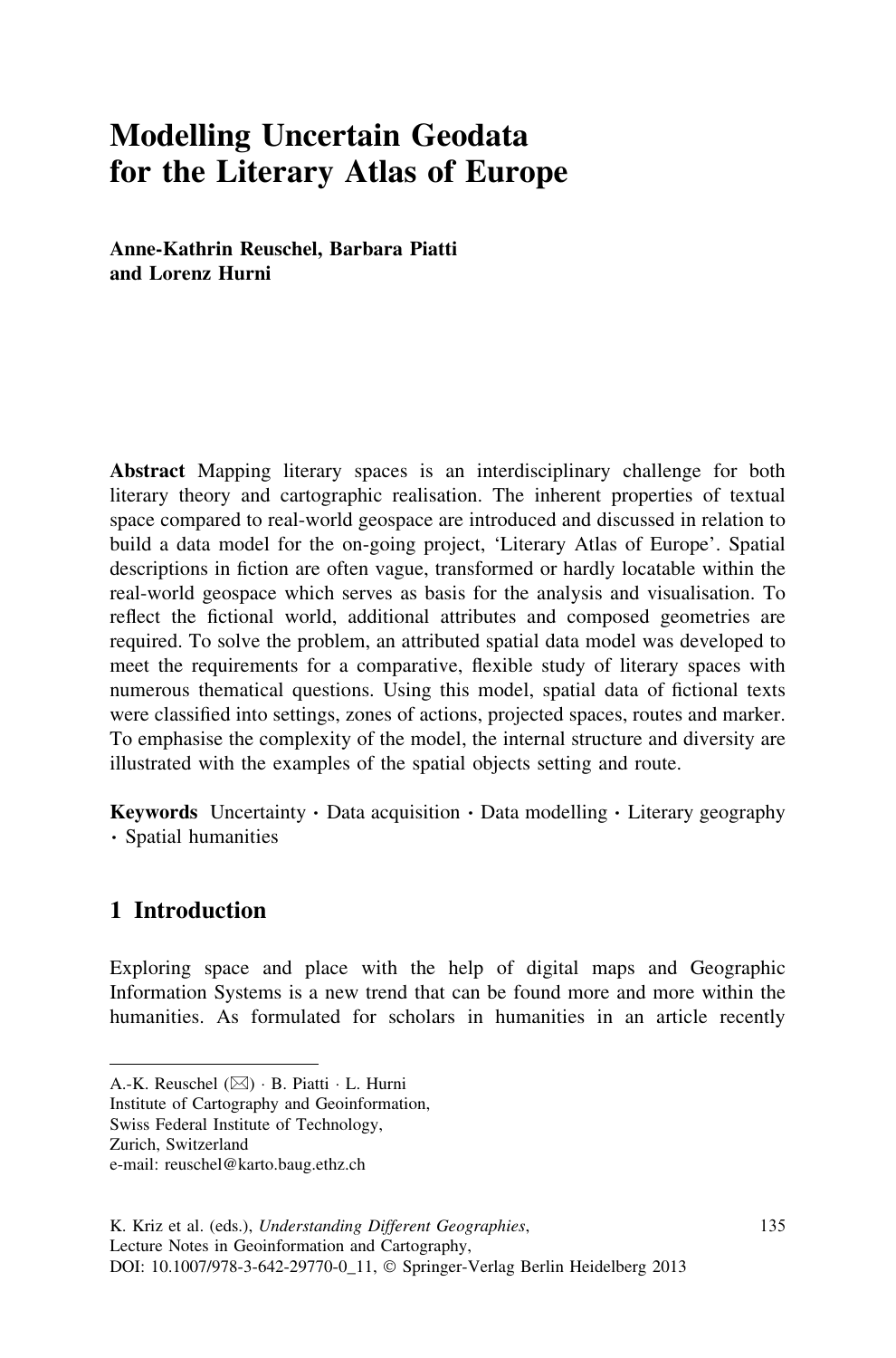published by Cohen ([2011\)](#page-21-0) ''visualising data helps you to analyze it. The eye is a very good sorter of patterns''. Cohen also comes to the conclusion that ''humanities had become too abstract and neglected physical space. The value of what scholars are calling "the spatial turn" allows you to ask new questions: Why is it that something developed here and not somewhere else, what is it about the context of this place?'' With similar ideas in mind, the interdisciplinary project of the 'Literary Atlas of Europe' aims to investigate fictionalised landscapes and cities. In doing so, scholars are interested in the development of the fictionalisation process of a specific region or in finding patterns while comparing the relation of fictionalised places to historical-political, natural (or other) events. To enable statistical investigations and comparable analyses and to consequently gain significant results of a region, a well-founded and if possible complete set of data about the region is required. To develop the methods and exploit the potential of such an interdisciplinary topic, a collection of texts was compiled in which each text is spatially linked to one of three model regions: an alpine landscape (Lake Lucerne/Gotthard in Switzerland), a coastal border area (Northern Frisia in Germany) and an urban space (Prague, Czech Republic).

To investigate the spatial characteristics of fictional texts, every single spatial occurrence needs to be extracted from the text. Within the frame of our project, spatial data of fictional texts are classified into five main categories: settings, zones of actions, projected spaces, routes and marker, as suggested by Piatti [\(2008\)](#page-22-0). By applying these categories, the entire spatial structure of a literary text can be captured, while the function of the particular spatial entity is indicated at the same time. In the development process of the 'Literary Atlas of Europe' the question of how to collect and organise these data became a key issue.

These spatial data are descriptions by authors within a fiction. However, it is not absolutely necessary to have a spatial frame in each story, as Piatti noticed in her studies: ''Actually, the poetic imagination doesn't need to stick to the physical space necessarily, neither to its geographical or topographical principles—but still, this is exactly what is done very often'' (Piatti [2008](#page-22-0)—translated Reuschel). Of course, spatial data in fictions are transcribed in poetical words rather than geographical definitions like coordinate systems and scientifically defined variables.

Unlike spatial data models that attempt to measure, define and delimit boundaries of spatial objects as precisely as possible, based on data and facts, we are moving between objectivity and vague, subjective interpretation of indeterminate locations and their associated attributes. Typical descriptions of spatial data that can be found within fictions are, for instance: ''in front of the gates of the city'', ''a villa on the first slopes of the steep hillside'', ''a house close to the Karl's bridge'' or ''a store in the main street''. A further complication is that most geographical entities are not precisely delimited as Fisher ([1999\)](#page-22-0) notes in his research about Models of Uncertainty in Spatial Data. He argues that ''well-defined geographical objects are essentially created by human beings to order the world they occupy. Most, if not all, [...] geographical phenomena are [...] poorly defined to some extent".

In the context of geographical phenomena the terms vague and rough location appear in various scientific publications and are substantiated with examples, that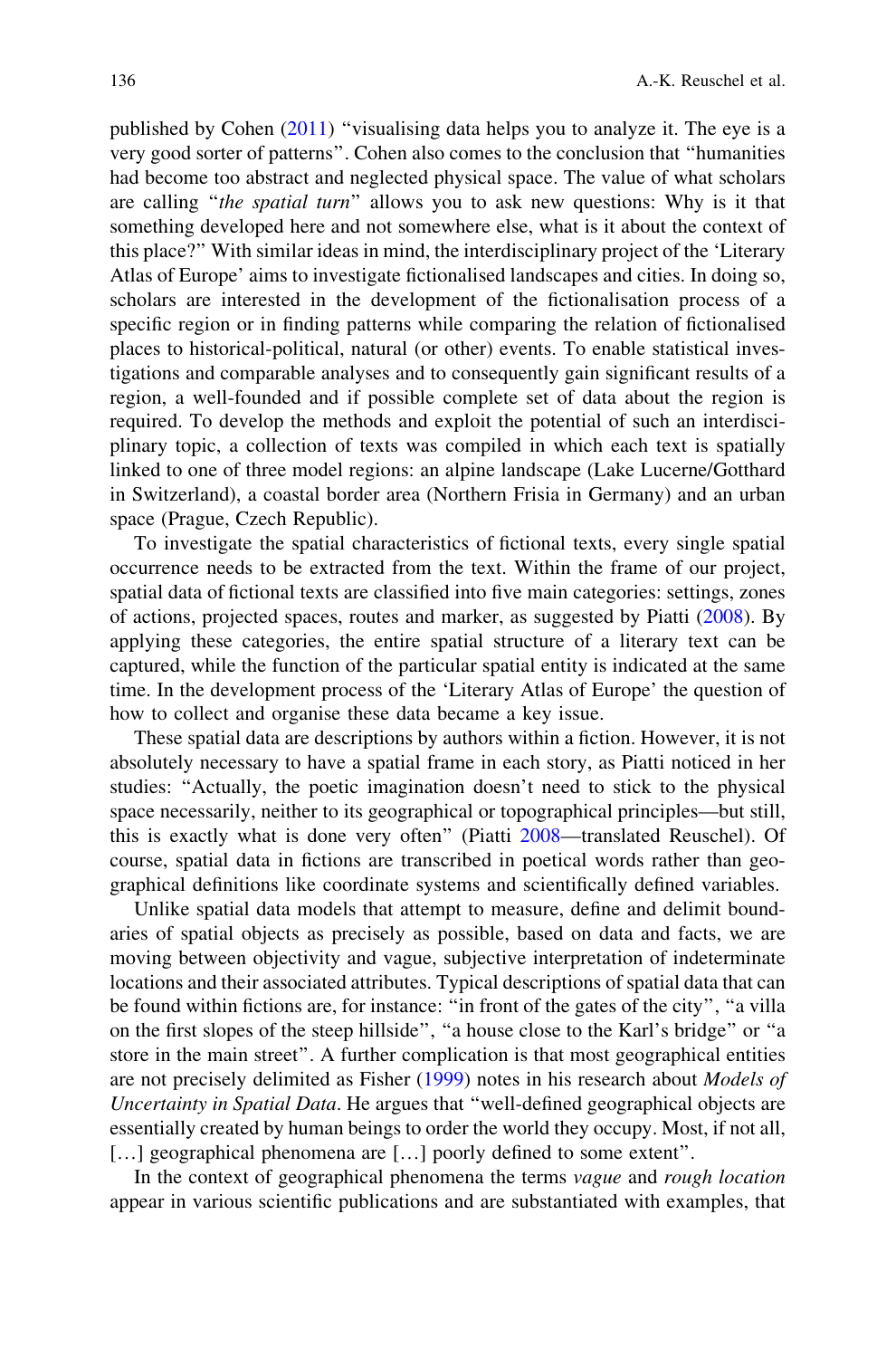could easily be found in the same way as in literary fictions. The authors use examples like the spatial concepts of ''the Alps'', ''the Ruhr'' and the ''North Sea'', more general concepts like "valleys", "dunes" and "forests" and vague transcriptions like "high mountains", "near the marsh" and "the rough end of the town'' [compare Erwig and Schneider [\(1997](#page-22-0)), Bennett [\(2001](#page-21-0)), Bittner and Stell [\(2002](#page-21-0)) and Ahlqvist ([2009\)](#page-21-0)].

Montello et al. [\(2003](#page-22-0)) noticed in their paper called Where's downtown?, that ''unlike formal languages, natural languages […] typically refer to categories that do not have precise references and are not delimited by sharp semantic boundaries''. More geographical-specific terms of the notion ''natural languages'' were shaped and defined by Egenhofer and Mark ([1995\)](#page-21-0); (Waters and Evans [2003\)](#page-22-0). The latter used the notion ''vernacular geography'' whereas Egenhofer shaped it to the term "naive geography", and realised: "many spatial inferences may appear trivial to us, (but) they are extremely difficult to formalize so that they could be implemented on a computer system''.

Within the disciplines of geographic information sciences (GIScience), the term and concept of ''uncertainty'' is not uniformly defined and may draw on several different concepts such as error, accuracy, precision, completeness, confidence, and lineage. For a comprehensive discussion of the definition of uncertainty see e.g. MacEachren et al. ([2005\)](#page-22-0), Pang ([2001\)](#page-22-0), Thomson et al. [\(2005](#page-22-0)), Griethe and Schuhmann ([2006\)](#page-22-0) and Drecki ([2007\)](#page-21-0).

To classify uncertainty within literary geography, five uncertainty concepts are identified and listed here with examples from fictional analysis [concept definitions are adapted from Thomson et al. ([2005\)](#page-22-0), Waters and Evens [\(2003](#page-22-0)) and Fisher [\(1999](#page-22-0))]:

| where geometry data are tied to linguistic expressions (e.g.      |
|-------------------------------------------------------------------|
| "close" to a city, one of the neighbouring islands)               |
| where discrete geometry data are actually an average of time or   |
| scale-varying geographical descriptions (settings combined to     |
| form a zone due to the given scale e.g. various places in a town  |
| combined to form the town as a zone)                              |
| when geometry data are difficult to define because the            |
| measurements of an entity produce a gradient (e.g. the start      |
| of a setting in general, the start of a mountain, the border of a |
| landscape, etc.)                                                  |
| when geometry data are defined by adding an amount of             |
| interpretation rather than pure facts (e.g. characters passing    |
| through a city on a route not mentioned)                          |
| when poor definitions of a class of objects or individual objects |
| do not allow a clear distinction of geometry data (e.g. a house   |
| downtown, as well as a house in a specific country)               |
|                                                                   |

Fictional places often tend to display all five of these criteria. On the one hand, scholars are faced with imprecise descriptions, so that they are forced to define one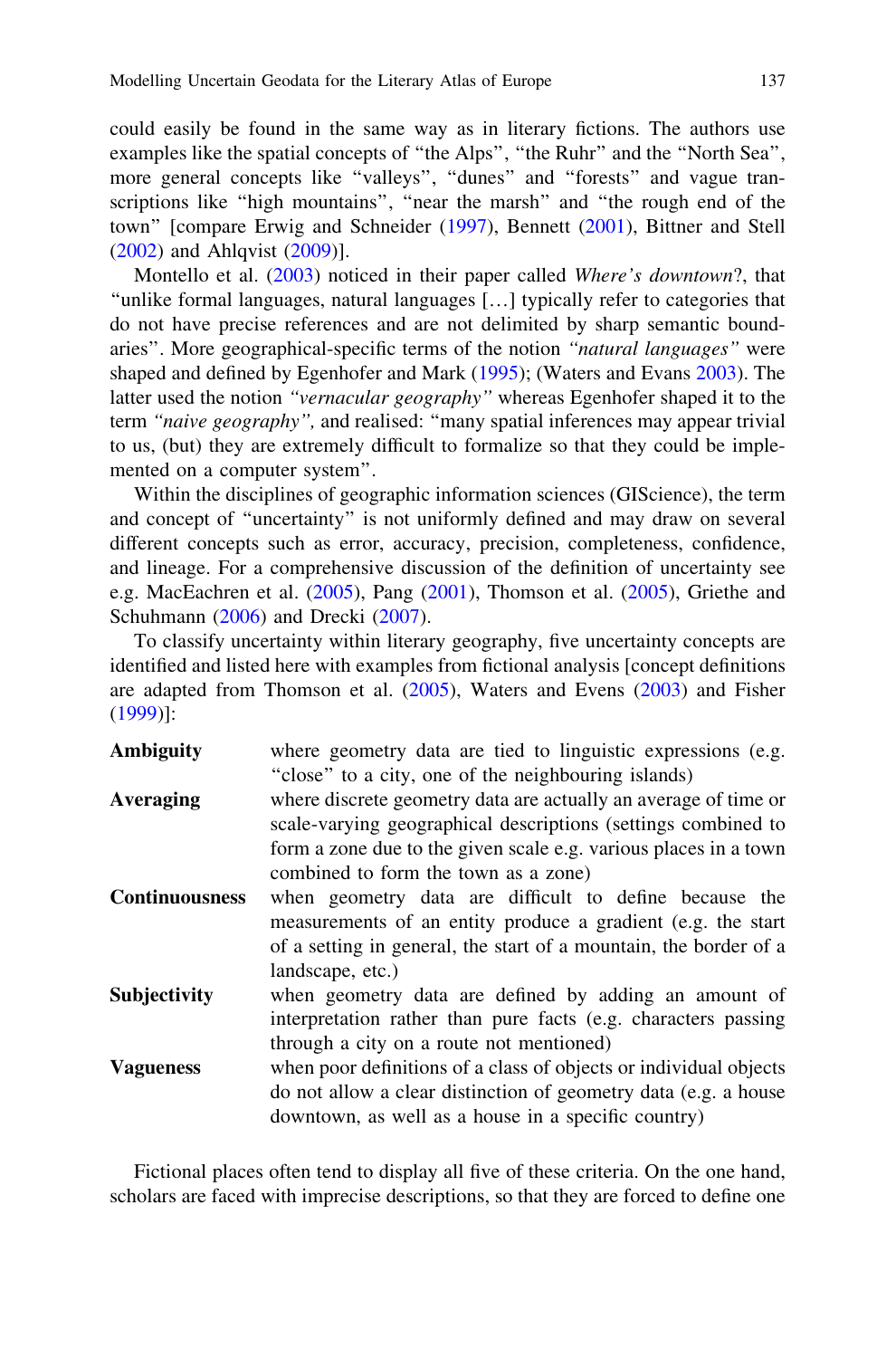<span id="page-3-0"></span>possible geometry out of the imagined area. On the other hand, when it comes to the actual digitising, each person would obviously draw the geometry slightly differently. The results differ in scales of detail, more or less precise with a different idea of what could be the estimated extent of the described place of action. The results also depend on local knowledge and historical knowledge, as well as on personal preferences or skills.

In the research of literary geography, this is not at all a counteracting method. Quite the contrary: uncertain geometries matching the characterisation of the fictional space. As Piatti et al. [\(2009b](#page-22-0)) states: ''This [formalising act of interpretation] is not what critics usually do. Instead they produce so-called secondary literature, interpretations and comments covering various aspects in works of fiction […] usually carefully balancing between several possible streams of interpretation. There, *ambiguity* is a sign of quality, here, in developing a databasesupported literary cartography, it becomes a problem''. Nevertheless, to have a comparable dataset concerning the size, the extent and the level of accuracy of a setting, there needs to be an *adequate data model*, that can deal with this heterogenic collection of data we are facing.

Having introduced the inherent property of uncertainty within fictional space, this paper will provide concrete solutions to enable spatial analysis and cartographic representation on the basis of a database-supported literary atlas information system. We start with some general declarations about the relation between textual space and geospace and the associated uncertainty. Subsequently, we continue with the actual data modelling. This is followed by a detailed characterisation of fictional spaces with the example of the categories ''settings'' and ''routes'' in order to introduce the necessary information to convert the described spaces into geodata. The paper will conclude with an outlook onto possible map- and analysis-outputs and plans for future work.

#### 2 Terms and Definitions of Literary Theory

#### 2.1 Geospace and Textual Space

In order to understand the requirements of the data model for an atlas of literature, an examination of the usage of space in both disciplines, the geosciences and the literary sciences, is necessary. Hereafter, we differentiate between geospace and textual space. Geospace is the real, physical space, which can be described geographically and represented cartographically, with measurable distances between any desired points. This space is called the "first space" (compare Soja [1996\)](#page-22-0). In the contrast, textual space is the virtual space, generated and communicated by means of linguistic expressions. It may contain imaginative representations of the first space and functions as the ''second space''.

It is obvious that the specification of textual spaces, even if it refers to the same geographical extent, differs in every fiction. If one analyses the relation between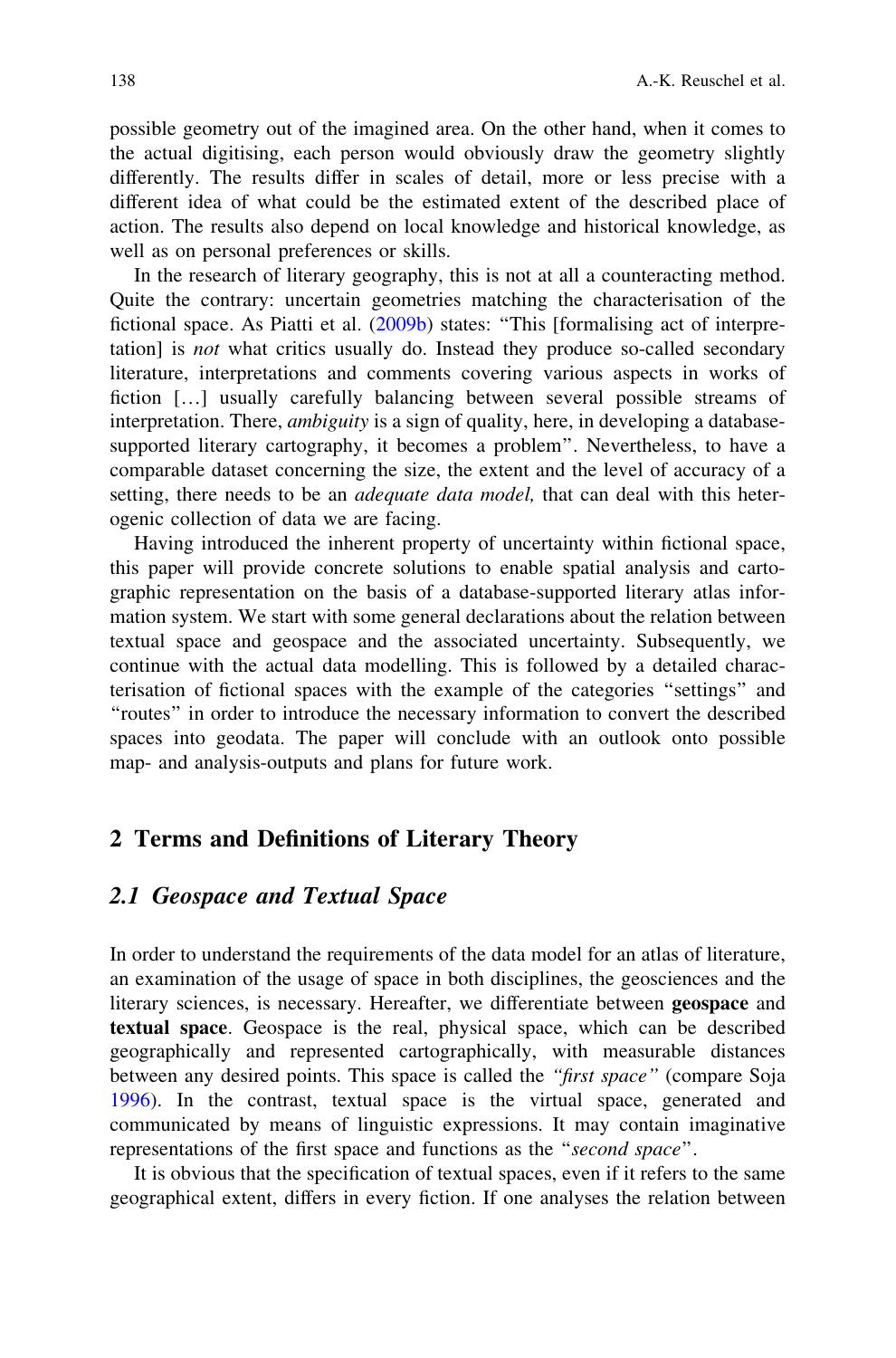|          | Relation Elations Between Textual Space and Geospace                                                                                                                                                                                                                 |                                                                                                                                                                                           |
|----------|----------------------------------------------------------------------------------------------------------------------------------------------------------------------------------------------------------------------------------------------------------------------|-------------------------------------------------------------------------------------------------------------------------------------------------------------------------------------------|
| Terms    | Explanations                                                                                                                                                                                                                                                         | Examples                                                                                                                                                                                  |
| Imported | The setting corresponds to geographical Libuše Moníková: Verklärte Nacht<br>reality by realistically portraying the<br>surrounding.                                                                                                                                  | (1996): Moníková's characters stroll<br>through Prague, each specific place<br>is linked to a specific event or<br>history. The reader is very well<br>orientated within the town.        |
|          | Transformed The setting is transformed; this includes K. von der Eider: Antje Möller. Eine<br>techniques of remodelling,<br>renaming, relocation or a synthesis<br>of several places.                                                                                | Eiderstedter Binnerdeern (1911):<br>Secondary literature identifies a lot<br>of renaming and remodelling of<br>settings within this story.                                                |
| Invented | An invented setting within the known<br>geographical reality.                                                                                                                                                                                                        | Wilhelm Lobsien: Der Halligpastor<br>$(1914)$ : One of the central settings of<br>the story, a Hallig called<br>"Westeroog" neighbouring to<br>"Hoogeroog", does not exist in<br>reality. |
| Imagined | There is no hint at all about the position L. Frank Baum: The Wonderful wizard<br>of the setting, it is located<br>"somewhere", with no real-world<br>counterpart, only existing within the<br>narration. Consequently, it is not<br>possible to assign coordinates. | of $Oz$ (1900): The "Land of Oz" is<br>an autonomous geography<br>surrounded by a desert, without any<br>link to the real world.                                                          |

Table 1 Scale of reference classification (Extract of content-related attribute table, see Reuschel and Hurni [2011](#page-22-0))

textual space and geospace, it can be observed that literary plots range from the realistically rendered through various remodellings to the completely imaginary. In order to describe and formalise these relations, a four-part scale of reference is defined and used for places of actions (settings) and places of longing or remembering (projected places, see definitions at [Sect. 3.1](#page-5-0)). Realistically portrayed places (imported) are arranged at the lower end of the scale, close to the geospace. All places that are somehow modified or alienated are assigned to the category transformed. Individual places that are purely fictional and integrated into the existing reality are covered by *invented*. In contrast, entirely *imaginary* spaces without any connection to our well-known reality are classified at the upper end of the scale, far from the geospace. Definitions and a selection of specific examples can be found in Table 1.

## 2.2 Scale of Reference and Uncertainty

At first sight, a relation between an increasing uncertainty and the scale of reference (Table 1) seems to be obvious: An imported setting that exists in reality should more easily locatable than transformed or even invented settings that are at a much higher level on the scale. Closer inspection shows, however, that a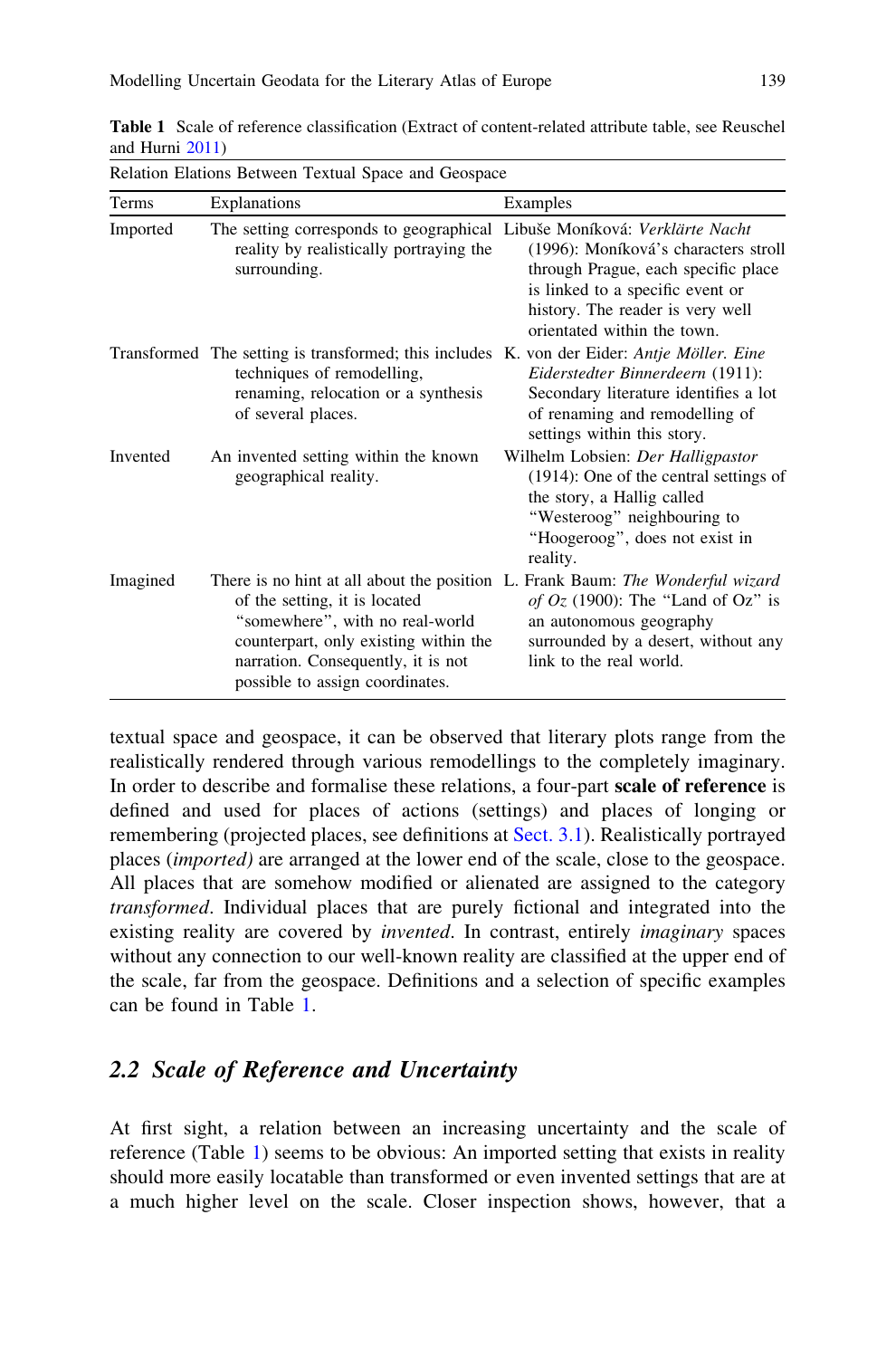<span id="page-5-0"></span>correspondence between the scale of reference and the spatial uncertainty will be a fallacy. In fact, an author may include an invented place so cleverly and precisely into the existing environment that only a person with local knowledge would recognise it. Conversely, it may be that real, imported settings are only described superficially, or the author just mentions an approximate region. In those cases, the delineation possibilities of the corresponding places are rather uncertain. However, if the place of action is completely detached from reality, we reach the end of both scales: imaginary places are neither locatable nor representable on the basis of a topographic map.

Despite this categorisation, one has to be aware, that a certain geospace, used as textual space within different fictions, is never the same: Prague through the eyes of Paul Leppin (German Prague writer) is another Prague than through the eyes of Alois Jirásek (Czech Prague writer), even though both were living at the same time and using imported places by the majority. Their descriptions of Prague differ to such an extent that one might think they were writing about different towns. Prague is described as bizarre town, facing the past, in the works of German writers, whereas the Czech Prague is understood as a lively, booming city. On the one hand, the authors choose different literary topics (love story, crime fiction, historical fiction, utopic-fantastic fiction, etc.) or ambiance (for instant mythic, interchangeable scenery or symbolically-allegorically). On the other hand, time plays an important role. Both the time in which the story is set and the time in which the author is living influence the textual space. To put it differently: the authors' temporal and spatial perspective, their imagination and the changes of the geospace influence textual space. Many textual places are renamed or even do not exist anymore in the meantime. For these reasons, it is sometimes difficult to reconstruct the reality and to clearly classify every textual space into the scale of reference. The complexity of textual space is obvious: to characterise and visualise literary space scientifically, one needs more than just a geometry and a spatial category. This is also emphasized by Ungern-Sternberg [\(2009\)](#page-22-0) in his work about mapping literature and narrations. According to him, ''it is less important that a text names New Orleans than what it makes out of it''. Joliveau [\(2009](#page-22-0)), who researches the relation of real and imaginary places in general, gains similar insights: ''The spatial dimension of a document cannot be reduced to the juxtaposition of place names. As demonstrated by Moretti [[\(1998](#page-22-0), [2005\)](#page-22-0)], it must also integrate elements of polarity, distances, itineraries and points of view''.

### 3 Data Modelling for the Literary Atlas of Europe

## 3.1 Organisation of Fictional Space

When it comes to the actual analysis of textual space, we call it **fictional space**. This narratological generic term combines functions of all spatial objects.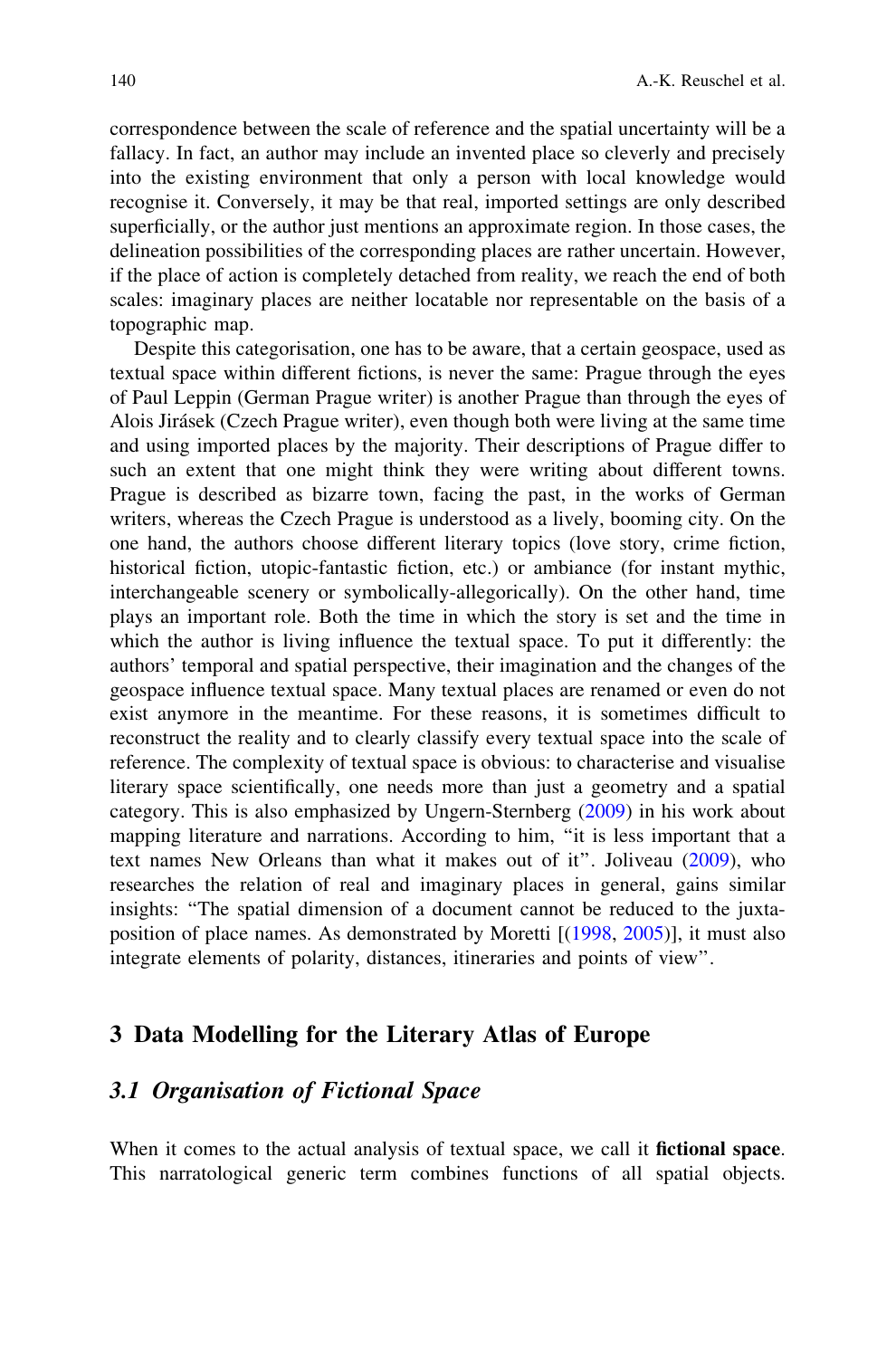A distinction is made between five spatial objects: settings, projected places, markers, and routes and zones of action (either of settings or projected places).

| <b>Setting</b>         | where the action takes place, characters are actually present  |
|------------------------|----------------------------------------------------------------|
| <b>Projected Place</b> | characters are not present, but they dream of, remember, or    |
|                        | long for this place                                            |
| <b>Zones of Action</b> | several settings or projected places combined to form a zone   |
| <b>Marker</b>          | a place that is just mentioned, but not part of the categories |
|                        | above; markers indicate the geographical range and horizon of  |
|                        | a fictional space                                              |
| Route                  | along which characters move through the fictional space;       |
|                        | connections between waypoints with projected characteristics   |
|                        | or setting's characteristics                                   |

Figure [1](#page-7-0) illustrates schematically, how literary scholars differentiate between objects in fictional space. The spatial description and the existence of a (main) character and actual action are related to each other: if there is an action but the protagonist is dreaming or remembering it, it happens most probably on a projected place (middle column in Fig. [1](#page-7-0)). In this case, they have to decide to define an individual projected place or a zone with combined projected places or a projected route along the character is moving within its minds. The presence of action and the presence of characters are mostly directly linked to each other. Settings, projected places, routes and zones of action are inseparably connected with the story line, whereas markers merely serve as geographical indications.

However, it is not always possible to unambiguously determine a spatial description by one of the spatial categories. What are we going to do, for example, with jumps on the time scale: for instance, a fiction starts with a short frame story wherein the narrator remembers a past situation whereupon the actual story starts set in the past, again with the acting, present protagonist. Does the narrator's memory have the character of projected places or are those spatial descriptions of settings? Function changes (a place first marked as a topographical marker may become a setting later in the plot) or gradual changes of the described space itself (the changing of geospace may become the subject of the story) are, in fact, a different challenge. Therefore, in order to enable various interesting spatial analyses about literary space and to offer sophisticated visualisations of various properties, a number of attributes are added to each category.

### 3.2 Data Model

A data model was developed to realise and organise a coherent data basis for the 'Literary Atlas of Europe'. The data basis can be structured into four parts: general text information, including bibliography and assigned model region, data about the author, the temporal structure of the story line, and last but not least the spatial objects. All parts were taken into account within the data scheme shown in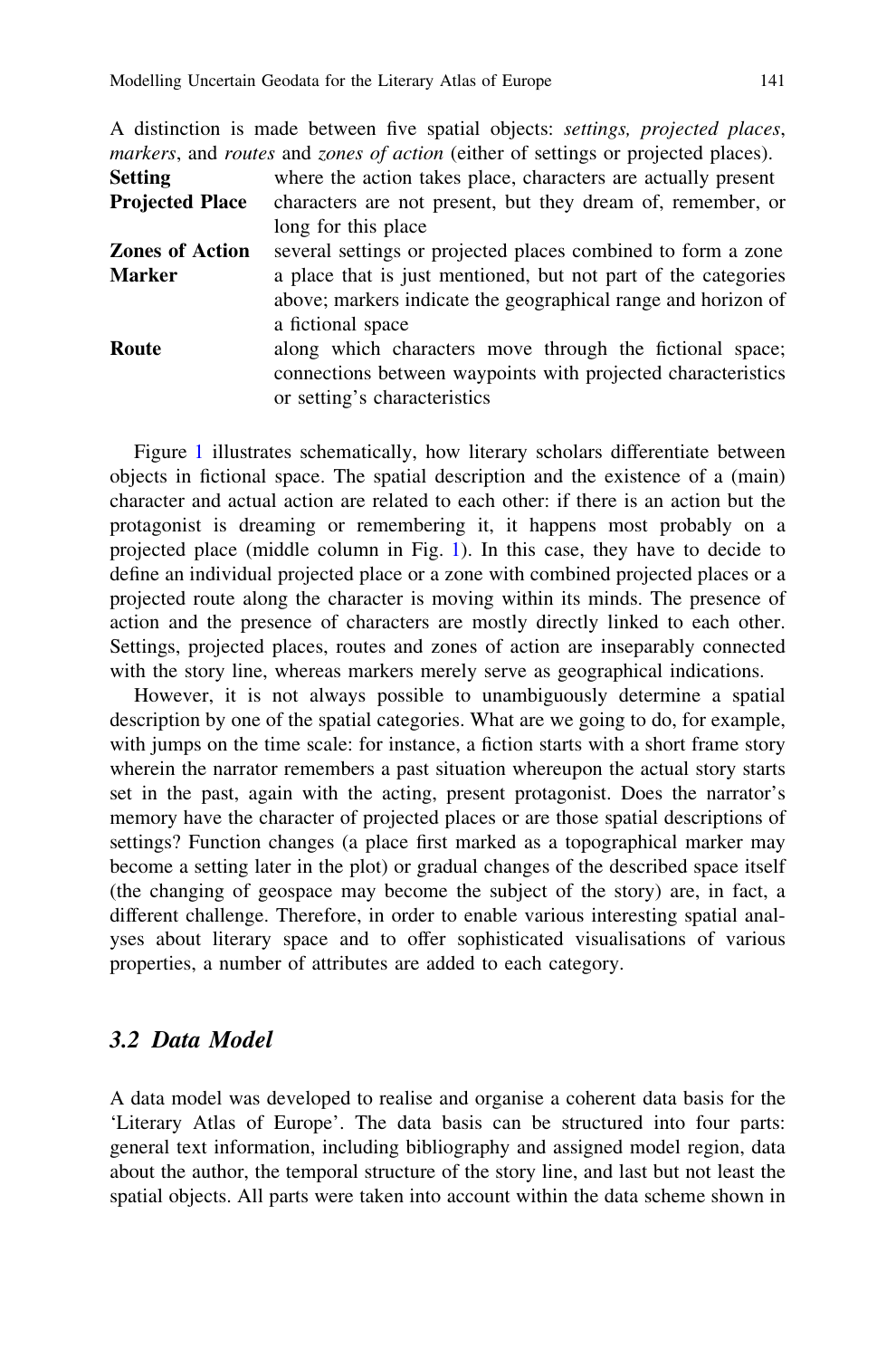<span id="page-7-0"></span>

Fig. 1 Schematical differentiation of the fictional space



Fig. 2 Data model breaks down the space of a literary fiction into individual spatial objects

an overview in Fig. 2. Particular emphasis was put on modelling of the spatial structure of the text—the modelling of spatial objects. You will find the above-defined spatial entities that compose the geography of fiction and its complex structure. The geographical information is based on the Simple Features Specification (Open Geospatial Consortium [2011\)](#page-22-0). Settings and projected places with uncertain, transformed or hardly locatable spatial objects necessitate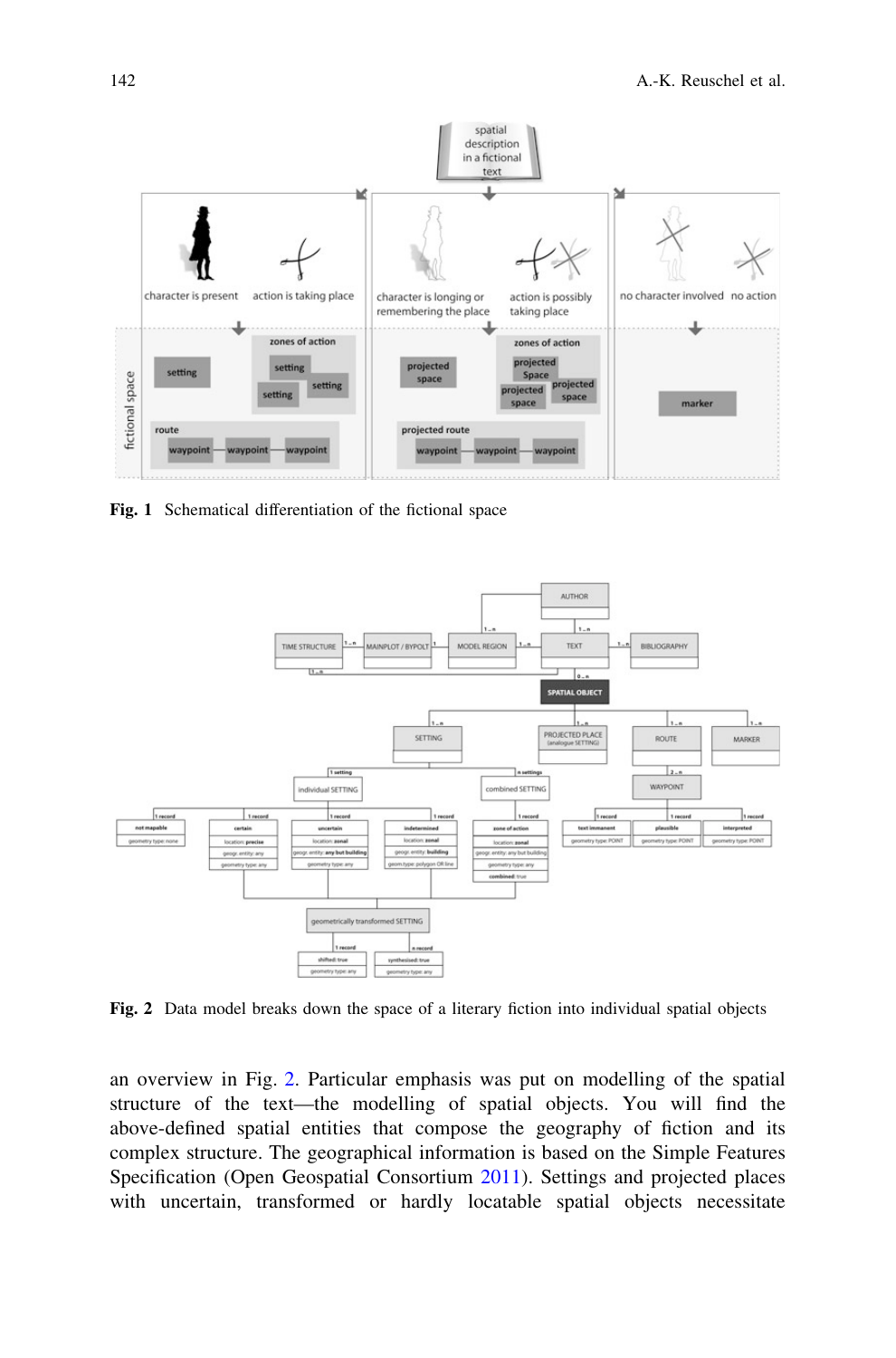additional attributes and composed geometries respectively in order to reflect the fictional world. This leads to complex attributed spatial data. In [Sect. 4](#page-9-0) we will go more into detail and follow up with the data model of the categories ''setting'' and ''route''. The data model is implemented within a relational database management system and connected to an online submission form used to receive scholars' analyses of the data. Moreover, it serves as basis to process the automatically rendered maps for the 'Literary Atlas of Europe'.

#### 3.3 Data Acquisition

To allow a comparative spatial analysis of literary space, its complex properties need to be broken down into geometries and attributes. This data preparation process involves careful interpretation, semantical and geometrical generalisation. We determined and predefined a number of attributes, which are assigned to individual spatial entities. Despite extensive data acquisition, it is impossible to reach complete representation through the transformation of spatial descriptions to geodata. We are aware of this, as Piatti et al. ([2009a](#page-22-0)) advise: ''be prepared to lose something—the complexity of a fictional text you encounter while performing a close reading (we lose style, vocabulary, psychology to name just a few elements)—but you also gain new insights.'' Furthermore, our chosen properties are not the only way to describe settings nor do we raise a claim for completeness. Quite the contrary: depending on the topic of the fictions, the framing research questions or the chosen geospace, attributes need to be supplemented or replaced.

As it is the main objective of the project to develop visualisations for literary spaces and to enable detailed spatial analysis, the question of the geometry acquisition arises. What possibilities exist to achieve geometries for literary spaces? An automatic text analysis of toponyms with a subsequent connection to an existing gazetteer database was ab initio not worth considering. Those techniques would not provide the desired complex and detailed information that is needed, such as coordinates from approximated zones or historical regions and would not find hidden, camouflaged places, not to mention additional thematic information. To capture the geographical locations of literary space and place, literary scholars are able to generate these themselves with the help of geocoding tools built upon Openstreetmap or Google Earth maps and satellite images, which are connected to the entry form (Fig. [3\)](#page-9-0). In that way we have the possibility of covering worldwide geospace information. But the freely selectable scale of digitising leads to heterogenous data concerning scale, geometry type (point, line, polygon) and generalisation, respectively.

To enable extensive data acquisition, an online data submission form was developed, specially tailored to the needs of literary scholars. This submission form is connected directly to the database and controls the data reading and recording process of the scholars. It is designed to allow intermediate storage, data modification and manages redundant entries. For instance, a new text from an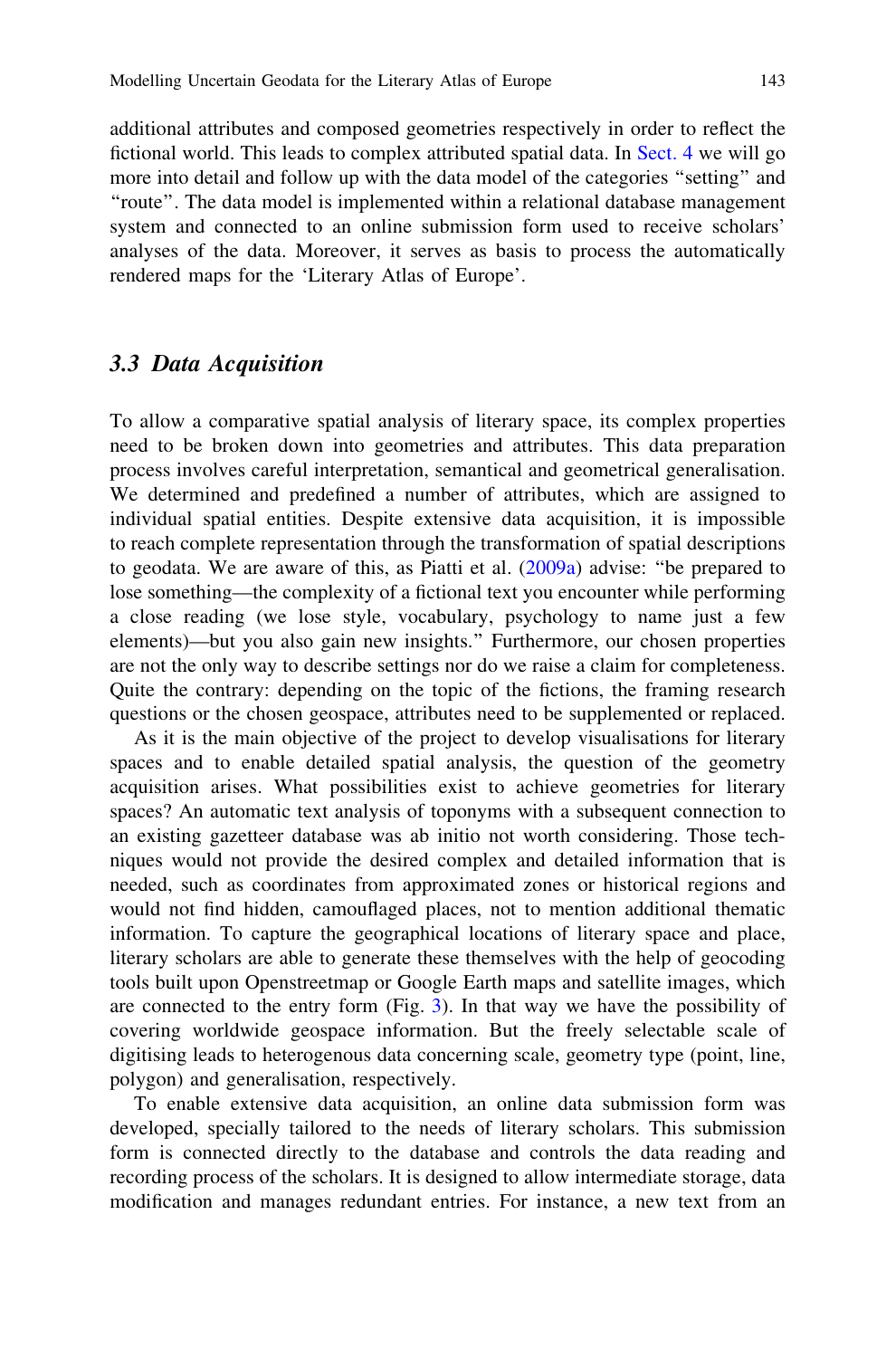<span id="page-9-0"></span>

|                              |                                                        |                                      |                             | Ein literarischer Atlas Europas<br>Schauplätze - Handlungsräume - Raumphantasien |                                                                                                 |                                          | Satellit Hybrid Gelände<br>Kene                                      | Zeichenwerkzeug                                                |                      |
|------------------------------|--------------------------------------------------------|--------------------------------------|-----------------------------|----------------------------------------------------------------------------------|-------------------------------------------------------------------------------------------------|------------------------------------------|----------------------------------------------------------------------|----------------------------------------------------------------|----------------------|
| Karten                       |                                                        |                                      |                             |                                                                                  | ना का ज                                                                                         |                                          | n                                                                    | delete last point                                              |                      |
| <b>Updaten</b>               | <b>Projizierte Räume</b><br>v                          |                                      |                             |                                                                                  |                                                                                                 |                                          |                                                                      | <b>Rinkfield entry</b><br>reset                                |                      |
| <b>AutorOn)</b>              |                                                        |                                      |                             |                                                                                  |                                                                                                 |                                          | Minihalt                                                             | Modellregionen:                                                |                      |
| Test                         | * V. projalerte Ebume                                  |                                      |                             |                                                                                  |                                                                                                 |                                          |                                                                      | Pring?<br><b>Schlassig Halstein</b><br><b>Herweldstätterer</b> |                      |
| <b>Handlungsraum</b>         | O Toponymie                                            | Topographische<br>Einheit            | Koordinaten                 | referentialisierung                                                              |                                                                                                 |                                          |                                                                      |                                                                | Handlung             |
| <b>Schauplätze</b>           | <b>O</b> aktuell<br>-Wileelishers                      | Kontinent<br>Teilkontinent           | DINTIE 586416 46.97         | <b>O</b> direkt<br>O indirekt                                                    |                                                                                                 |                                          |                                                                      |                                                                | mit Handlung<br>ohne |
| <b>Projizierte Räume</b>     | O historisch                                           | Land/Staat                           | synthetisierter             | O nicht ref.                                                                     | deliabers<br>uswahl:                                                                            |                                          | Ca                                                                   |                                                                | dlung                |
| <b>Wege &amp; Crenzen</b>    | O fremdsprachlich<br>O verschwunden                    | Region<br>Stadt/Dorf                 | Raum<br>verschobener        |                                                                                  | Seelisberg, Schweiz<br>Seelisberg, Schweiz<br>Seelisberg, 8498, Schweiz<br>Seelisberg, Svalbard |                                          |                                                                      |                                                                |                      |
| <b>Marker &amp; Topol</b>    | O neu erfunden<br>O umbenannt/                         | Stadtteil<br>Strasse/Platz           | Raum                        |                                                                                  |                                                                                                 | Mouseposition und Punktkoordinaten«      |                                                                      |                                                                |                      |
| <b><i><u>MARINTE</u></i></b> | verschleiert<br>O umschrieben/                         | Gebäude                              |                             |                                                                                  | <b>MTNCA &amp; SAUDIO TA-millione</b>                                                           |                                          | Punkt: Lat.46.974162Lng B.584442<br>Punkt: Lat.46.980955Lng 8.588219 |                                                                |                      |
| Einführung                   | namenlos                                               |                                      |                             |                                                                                  |                                                                                                 |                                          |                                                                      |                                                                |                      |
| Validierung                  | O zusammengefasst<br>nähere Ortsbeschreibung:          |                                      |                             |                                                                                  |                                                                                                 |                                          |                                                                      |                                                                |                      |
| Statistiken                  |                                                        |                                      |                             |                                                                                  |                                                                                                 |                                          |                                                                      |                                                                |                      |
| <b>Testtabelle PRC</b>       | aktuell<br>historisch                                  | Kontinent<br>Teilkontinent           | POLYGON(19.580078 47        | $\Theta$ direkt<br>indirekt                                                      | Oprazise<br>zonal                                                                               | M oberirdisch                            | importiert<br>transformiert                                          | erinnerter Ort                                                 | mit Handlung<br>ohne |
| <b>Texttabelle 4MA</b>       | fremdsprachlich<br>verschwunden                        | Land/Staat<br><b><i>O</i></b> Region | Synthetisierter             | nicht<br>referentialisierbar                                                     | unbestimmt                                                                                      | $\Box$ unterirdisch<br>Θ<br>unter Wasser | <i><b>O</b></i> finglert                                             | Traumort<br>Sehnsuchtsort                                      | Handlung<br>löschen  |
| <b>Testishelle NFR</b>       | neu erfunden                                           | Stadt/Dorf                           | <b>Raum</b><br>verschobener |                                                                                  |                                                                                                 | In der Luft<br>□<br>Innenraum            | <b>Kontrafaktischer "Beis"</b>                                       | evozierter Ort                                                 |                      |
|                              | <b>Longie Schedu</b>                                   | Stadtteil<br>Strasse/Platz           | Raum                        |                                                                                  |                                                                                                 | e<br>unbestimmt                          | <b>limaginar</b>                                                     |                                                                |                      |
| <b>Eingabe absender</b>      | umbenannt/<br>verschleiert<br>umschrieben/<br>namenlos | Cebaude                              |                             |                                                                                  |                                                                                                 |                                          | unentschieden                                                        |                                                                |                      |
|                              | zusammengefasst                                        |                                      |                             |                                                                                  |                                                                                                 |                                          |                                                                      |                                                                |                      |
|                              | nähere Ortsbeschreibung:                               |                                      |                             |                                                                                  |                                                                                                 |                                          |                                                                      |                                                                |                      |

Fig. 3 Online submission form with digitising tool

already entered author is added without re-entering those bibliographic references, by assigning the fiction to the existing author record. Furthermore, the submission form provides scholars with an overview through ''action-reaction'' buttons: particular entry fields only appear when a specific button is pressed. To ensure an error-free entry, fields expecting numbers are marked and tested before sending it to the database. Similar precautions have been taken regarding coordinate fields: the coordinates are directly constructed through the geocoding tool. All data entered into the form are automatically evaluated and transferred into the database.

## 4 Concept and Realisation of Spatial Objects

## 4.1 Settings

Settings are defined as places of action where the fictional characters are present and acting. The way settings are described within a novel are quite different from fictional account to fictional account and have their own, inherent rules. Reuschel and Hurni ([2011\)](#page-22-0) identify five aspects (point 1. to 5.) that make fictional space unique and consequently so difficult to capture and visualise. Those aspects were developed for fictional space as a whole, but can easily be transferred to the main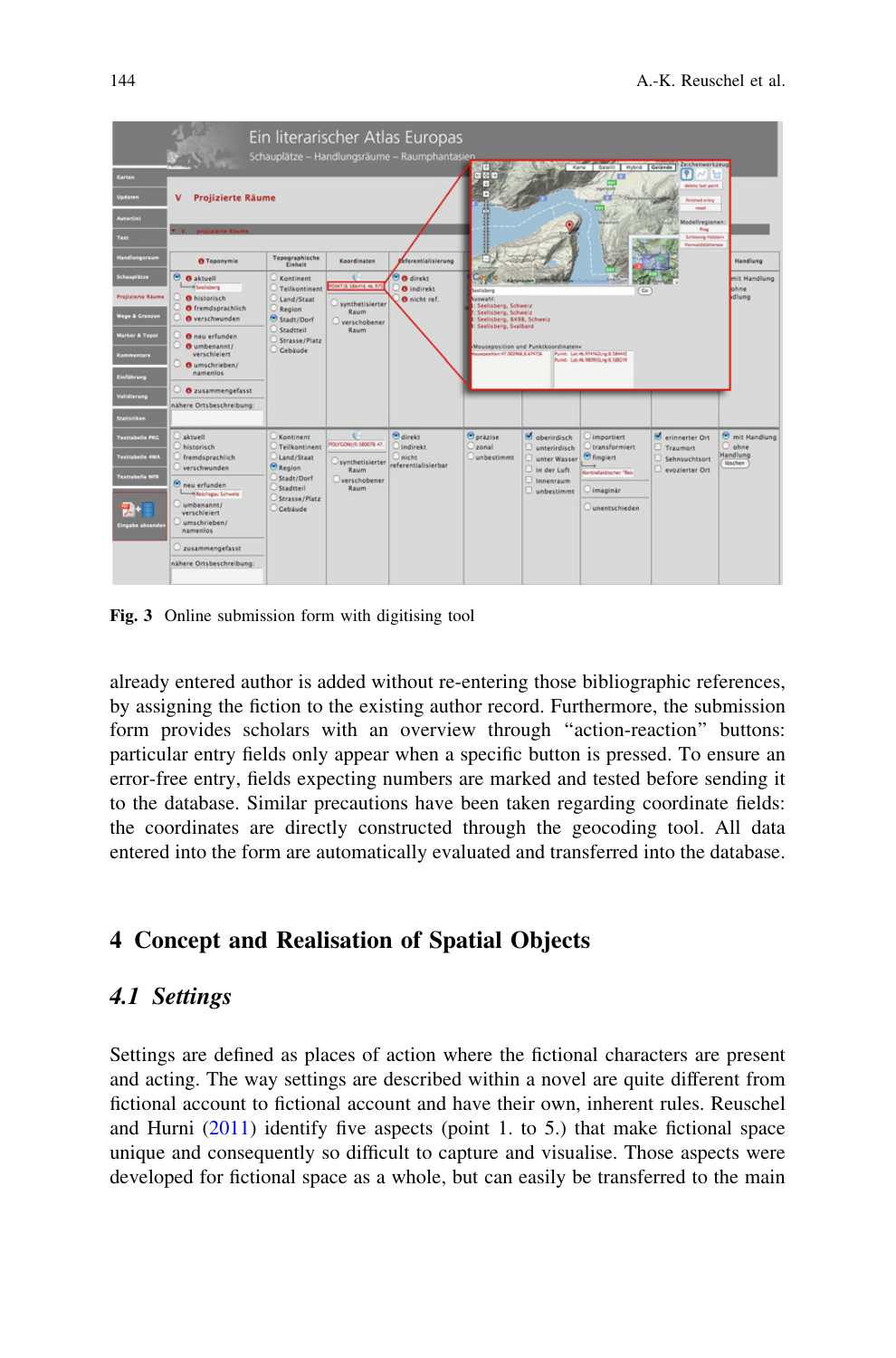category, the settings. Some further characteristics, which are specific for settings are additionally added (point 6. to 8.). The following list summarises them:

- 1. Settings are fragmentary, fictional space is completed and developed through the imagination of the reader.
- 2. Settings have uncertain, vague boundaries, neither physical nor natural, nor administrative, man-made boundaries.
- 3. Settings are sometimes difficult to localise and can result in an indeterminate location.
- 4. The ''real-world counterpart'' of a setting can lie in any time epoch; the intervening years may have altered the topography.
- 5. Settings can be transformed or remodelled by the author from the beginning or in the course of the story.
- 6. The extent of a setting can vary from a room inside a building to an international or worldwide level (theoretically, even galactic expansions such as in most science fiction).
- 7. The density of settings per text can vary between occasional and accumulated places.
- 8. Settings are used to create an ambiance or are used as a metaphor; they also have aesthetic functions.

Spatial analysis and visualisation of settings rely on the presence of coordinates. But using point coordinates only to spatially describe the location of a setting is not appropriate for a detailed spatial analysis, because the expansion of a place of action can indeed be determined in more detail. Depending on the map scale used for the acquisition and the extent of the setting, digitising with simple geocoding tools is—from the cartographic perspective—unattractive and leads to heterogenous data concerning scale, geometry type (point, line, polygon) and generalisation. A test analysis with students demonstrates how the same settings may be captured geometrically in different ways.

About ten groups of students were asked to analyse Schiller's Wilhelm Tell (1804) with settings in central Switzerland. An extract of the resulting geometries can be seen in Fig. [4](#page-11-0).

To evaluate the results we compared them with each other. Three neighbouring villages are places of action. Not surprisingly, the students used either points or polygons with varying degrees of detail. This is also influenced by the base map information. With one single exception, all of the depicted geometries do overlap, even though they are depicted quite differently. Spatial statistical analysis is therefore possible. The visualisation of individual settings may show unpleasant rectangular shaped polygons, which should be avoided. We became aware of that no polygon definitions for villages really match their idea as fictional places. For instance, it would not help to use official data, such as those from swisstopo, the Swiss Federal Office of Topography. There, you would find built areas combining several villages. The official commune boundaries are defined politically and do not give the right impression of a spatial fictional description either. What would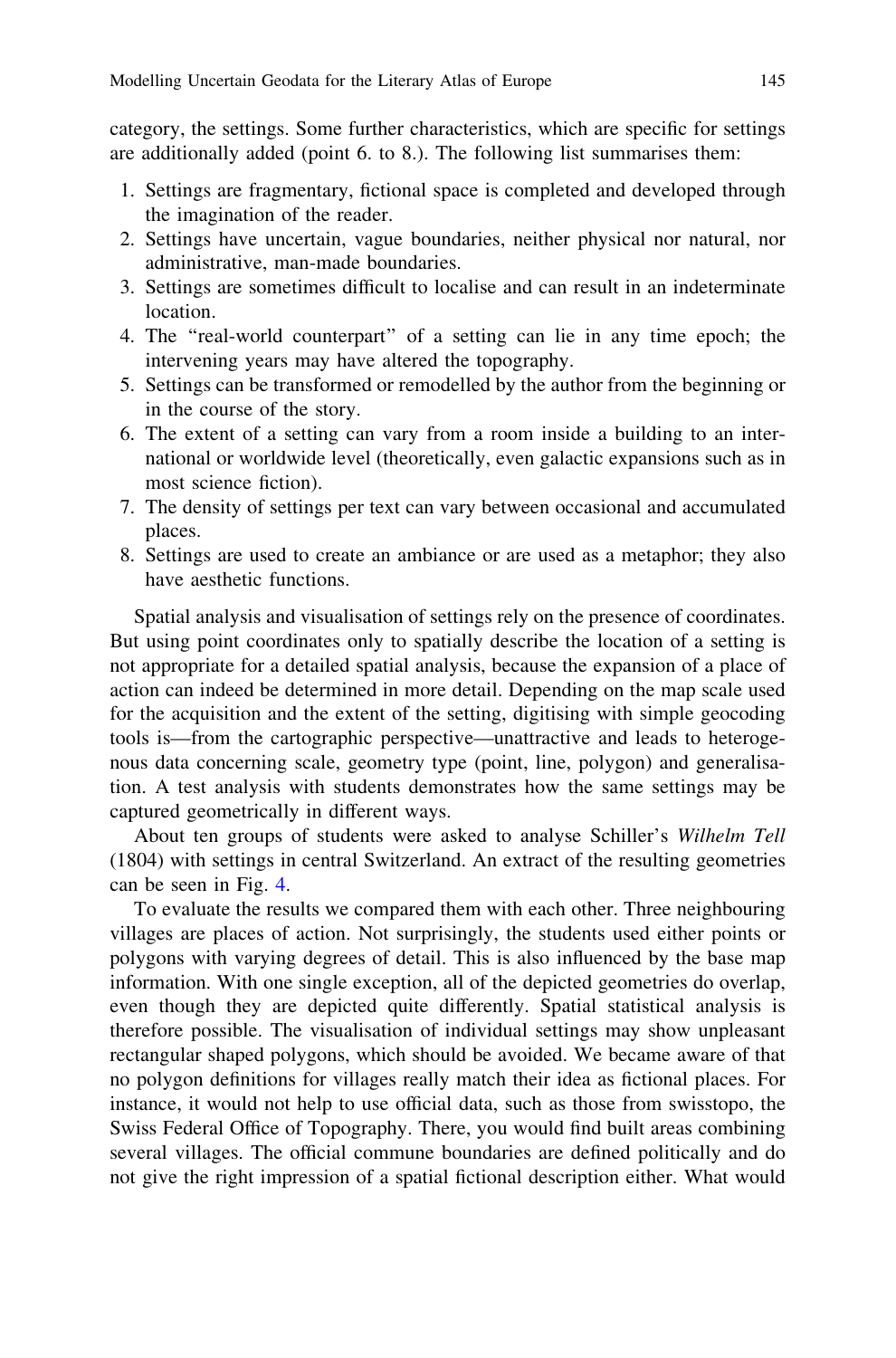<span id="page-11-0"></span>

Fig. 4 Evaluation of town depictions of Friedrich Schiller: Wilhelm Tell. Literary analysis carried out by students

fit best at a medium scale within the model region of Lake Lucerne is labelling the position of villages.

To simplify the capture of geometry, we standardised our approach to digitising settings. Those within one of our model regions should be digitised with as much detail as possible. Since we work with three different model regions that vary in scale, the smallest possible geographical entity to be captured is determined as a point relative to scale: villages within the model region ''Lake Lucerne'' and ''Northern Frisia'', and buildings for the urban model region ''Prague''. This means that if, within Lucerne, there are a couple of buildings found to be settings, they are grouped within a zone of action and captured by a point (compare Fig. [5](#page-12-0) left). Within Prague, however, each of the buildings is given its own geometry (compare Fig. [5](#page-12-0) right). Settings that are located outside the model region are captured as points. In order to distinguish coordinate points that refer to a country, a village or just a building, we additionally ask for an indication of the approximated geographical entity. This information is used to present the entities on the map with different symbols and depending on the scale. Figure [5](#page-12-0) schematically shows the usage of geometry types and the content per map scale respectively.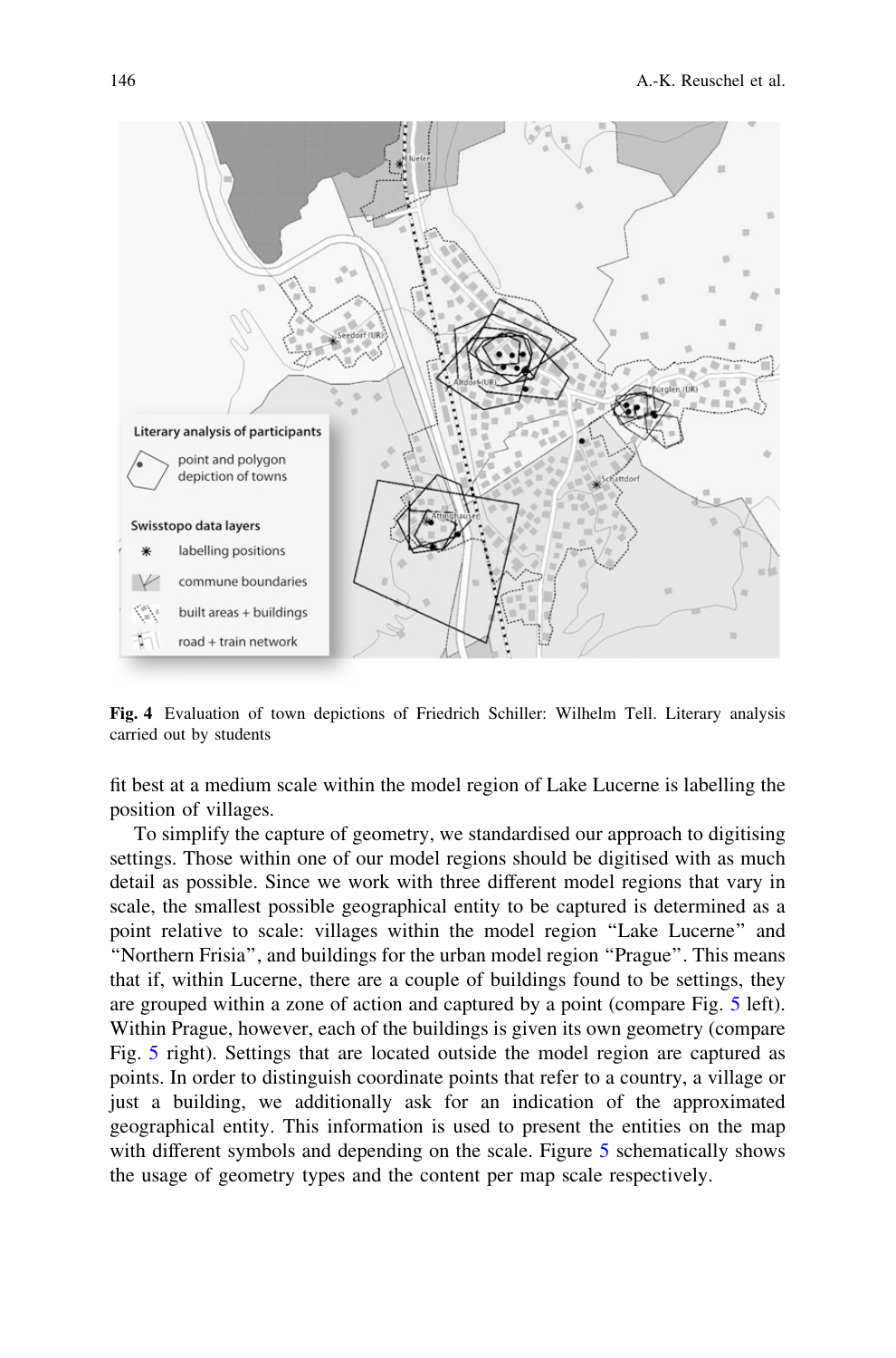<span id="page-12-0"></span>

Fig. 5 Determination of the usage of geometry types and map content within and outside the model region. Medium scale model regions: Northern Frisia and Lake Lucerne (left side). Large scale model region: Prague (right side)

Other attributes used to visualise literary settings are a distinction between certain (precise) and uncertain (zonal) location and a specification of reference to actual geospace: imported, transformed, invented or imagined [\(Sect. 2.1\)](#page-3-0). In addition, scholars can always add a comment or a quote to emphasise an interesting spatial feature within the text. With transformed places, there are two exceptional cases which we termed shifted and synthesised settings. In both cases, additional coordinates are necessary: a shifted setting needs one more geometry, the position of the original location (secondary geometry), whereas synthesised settings need at least one more geometry to break down the synthesis of the newly created place. In both cases, the primary geometry specifies the setting's position used within the fiction.

Another composed attribute is the toponym, or name of a setting. If the toponym used in the fiction differs from the current name or is not mentioned directly, we distinguish between a numbers of revealing properties, such as: historical, foreign language, disappeared, neologism, renamed, veiled, paraphrased or remaining nameless. If possible, the current name to which the toponym refers is also added. Consequently, three pieces of information are needed to specify the setting's designation: two different names and the property of the name used within the fiction. Visualisations of literary toponyms are discussed in Reuschel et al. ([2009\)](#page-22-0).

Further attributes of settings are used to describe the function and meaning of literary space. These can be summarised as thematic attributes. In contrast to visualisation attributes, thematic attributes do not describe the ''where'' and ''what'' of a setting; instead they provide interesting metaphors or are used for a particular purpose. Thematic attributes are only added if explicit indications are found in the text; they do not record interpretation or information from secondary literature. Table [2](#page-13-0) lists and defines attributes that are used to thematically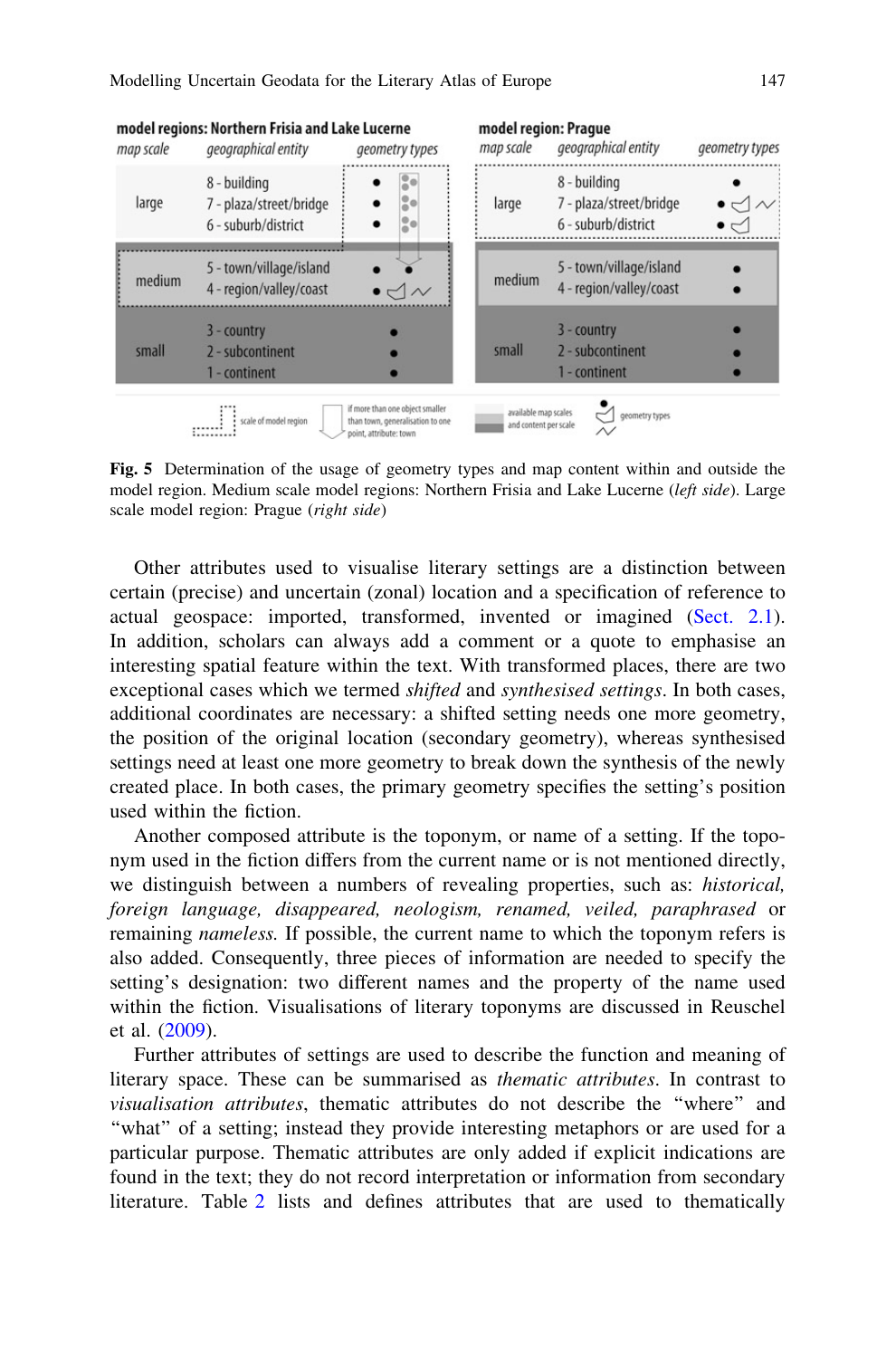| Function and meaning of literary space |                                                                                                                                                                             |
|----------------------------------------|-----------------------------------------------------------------------------------------------------------------------------------------------------------------------------|
| Simple scenery                         | The scenery is theoretically replaceable, it only serves as background,<br>and it doesn't play an important role for the story.                                             |
| Thematic scenery                       | The scenery is essential for the plot and is described plastically<br>(portrayal of landscapes, architecture and atmosphere). Thus, the<br>scenery is not replaceable.      |
| Protagonistical physical               | The setting takes physical action, usually in terms of natural<br>phenomena or natural hazard events like avalanches, landslides<br>or floods.                              |
| Protagonistical<br>psychological       | The setting influences the mind of the characters, for example by<br>causing a feeling of being trapped or threatened; also positive<br>feelings like freedom are possible. |
| Mythical connotation                   | The setting has obvious mythical ambiance or meaning.                                                                                                                       |
| Allegorical, symbolical<br>connotation | The setting has an obvious metaphoric or symbolic connotation.                                                                                                              |

<span id="page-13-0"></span>Table 2 Setting attributes describing function and meaning of literary space

characterise settings. There are also some thematical attributes related to each model region, but due to particular local or historical knowledge we have not listed those attributes too.

Let us take a closer look at the implementation of all properties into the settings data model at Fig. [6.](#page-14-0) We distinguish between combined settings and individual settings. The latter can further categorised as certain, uncertain and undetermined objects. Except in those cases where a setting remains unmappable, all of the objects contain one simple feature geometry and describing attributes. Unmappable settings only contain attributes but cannot be used for a spatial analysis because of the missing geometry. If a geometric transformation has been determined, a secondary geometry can be added as separate object. In contrast to usual geodata models, where attribute values are tied to each individual entity, literary attributes of interest are not necessarily connected to the setting object, but rather to the text. This happens if a property—for instance, a mythical connotation (compare Table 2)—cannot be attached to a particular spatial object, but after reading the whole text, there are nevertheless clear signs of a mythical connotation within the text. In this case, any spatial object inherits the property from the text object.

As mentioned, necessary attributes that describe a setting can be divided into visualisation attributes and thematical attributes. In the following, three selected settings, one from each model region, are intended to show the diversity of the category setting and the way of obtaining and handling information for both visualiation and thematic attributes. The first example, Fig. [7,](#page-15-0) is taken from a novel called Quatemberkinder written by the Swiss author Tim Krohn. In his novel, the mythical world of legendary creatures is merged with the human world. Thus it is possible to directly link mythical connotations to the novel's settings. In this case, an additional comment provides information about what is happening. Krohn describes the settings of his homeland very precisely and in depth. In an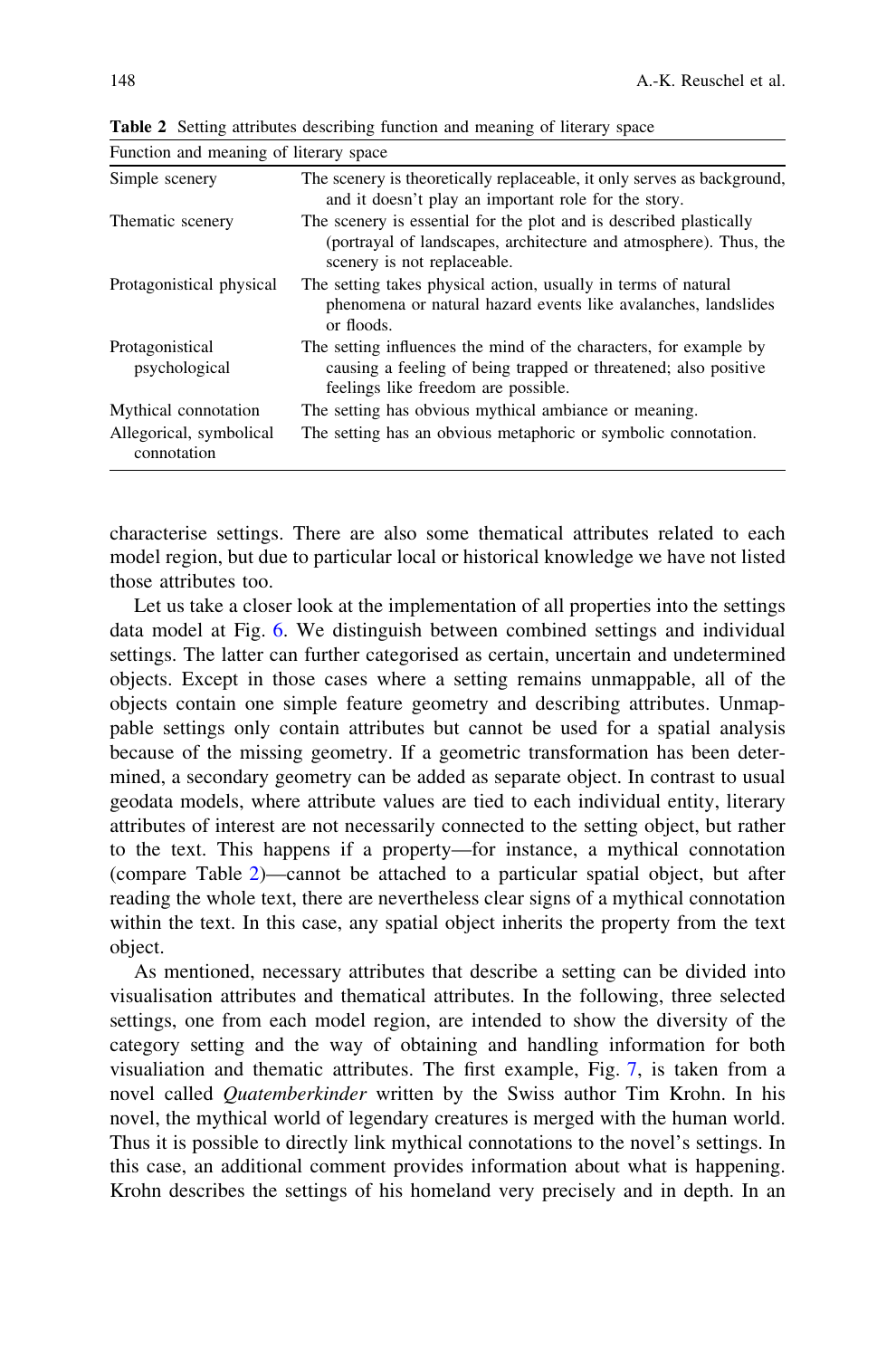<span id="page-14-0"></span>

Fig. 6 Data modelling of the literary spatial object: Setting

interview he stated: ''Writing the novel, I orientated myself with maps and a guide book. I waived doing on-site research, because it would have limited my opportunities'' (Geisel [2007](#page-22-0)). Appropriate attributes for the setting were entered as in Fig. [7.](#page-15-0) Lake Zug is roughly digitised by a polygon and visualised as a red area with a blurred border, indicating a realistic imported place.

The second example is from the analysis of Paul Leppins ghost novel Severins Gang in die Finsternis (English translation: Severin's Journey into the Dark) of 1914. The scenery of Prague is inseparably linked to his novel. Like almost all German-speaking writers from Prague, he describes a bizarre town that comes to a standstill, facing the past. Within their texts, they revive legends and use locations such as jumble markets, cemeteries or morbid houses. The digitised polygon in Fig. [8](#page-16-0) is the zonal position of a building, Dr. Konrad's atelier. The resulting representation shows a labelled symbol in the centre of the polygon, indicated by thin radial lines starting from the centre to the polygon's border.

The third and last example (Fig. [9](#page-17-0)) is taken from a Frisian novel, Rüm haart klar kimming (Frisian slogan translated with ''open heart—clear horizon''), written by Thusnelda Kühl. In terms of literary geography, this fiction from 1903 has a number of interesting settings. The one chosen for this example describes a ferry crossing that lands directly next to a restaurant. This river crossing is used as a metaphor for the transition between village idyll and the outside world. However,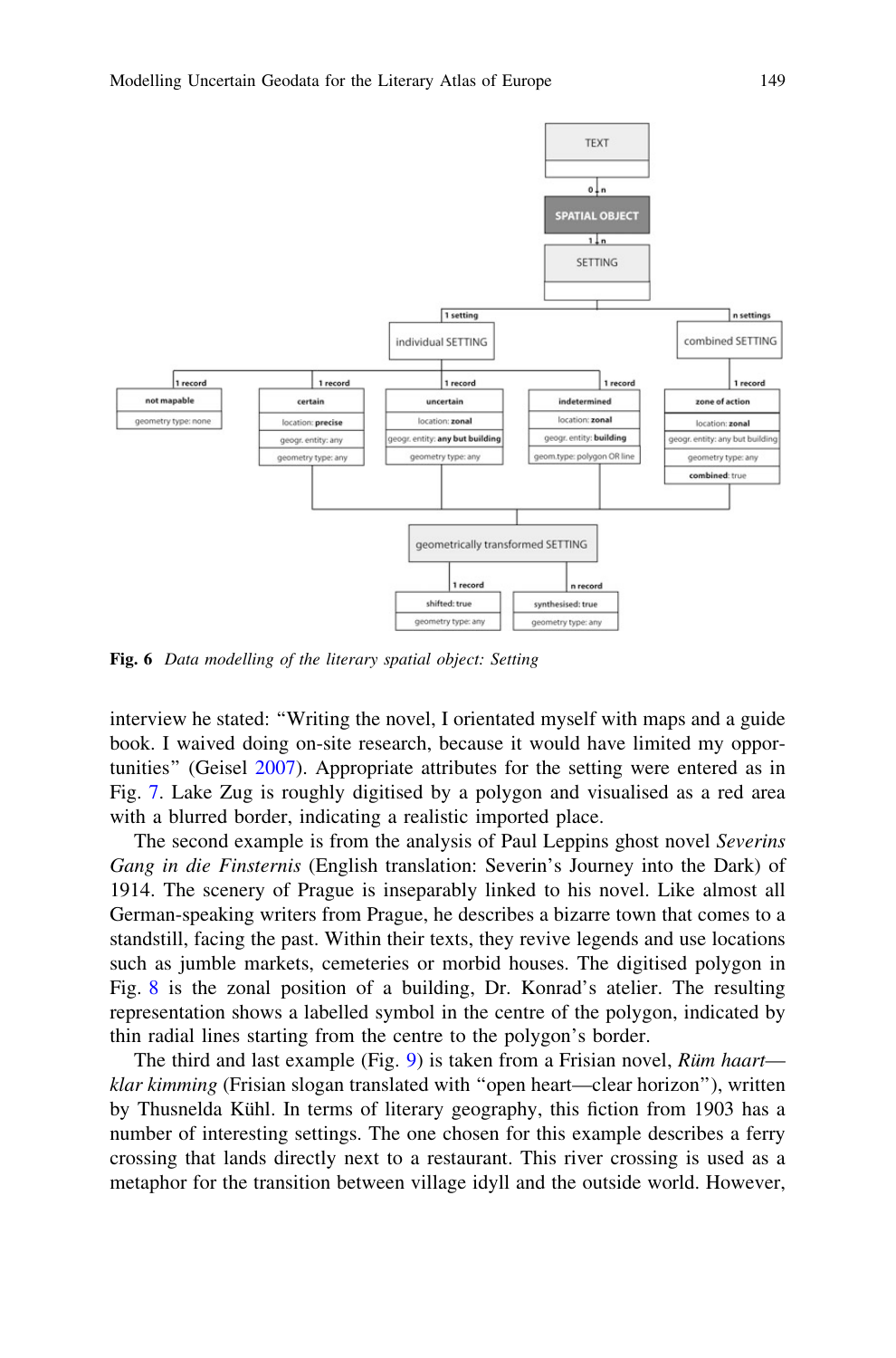<span id="page-15-0"></span>

Fig. 7 Complete depiction of a setting, model region of Lake Lucerne, taken from Tim Krohn: Quatemberkinder. (Literary text analysis carried out by B. Piatti)

inquiries revealed that there is no ferry at this point. Kühl was apparently relocating an existing ferry service from down the river for her purposes. The database needs two separate geometries to record this shift: the primary position from the author's description and a secondary, the real position of the ferry service. In this way, the direction can be represented with a dashed Bezier curve. Thereby only the primary geometry is colour-coded as a setting, whereas the secondary geometry remains grey, like the base map, the ''real world model''.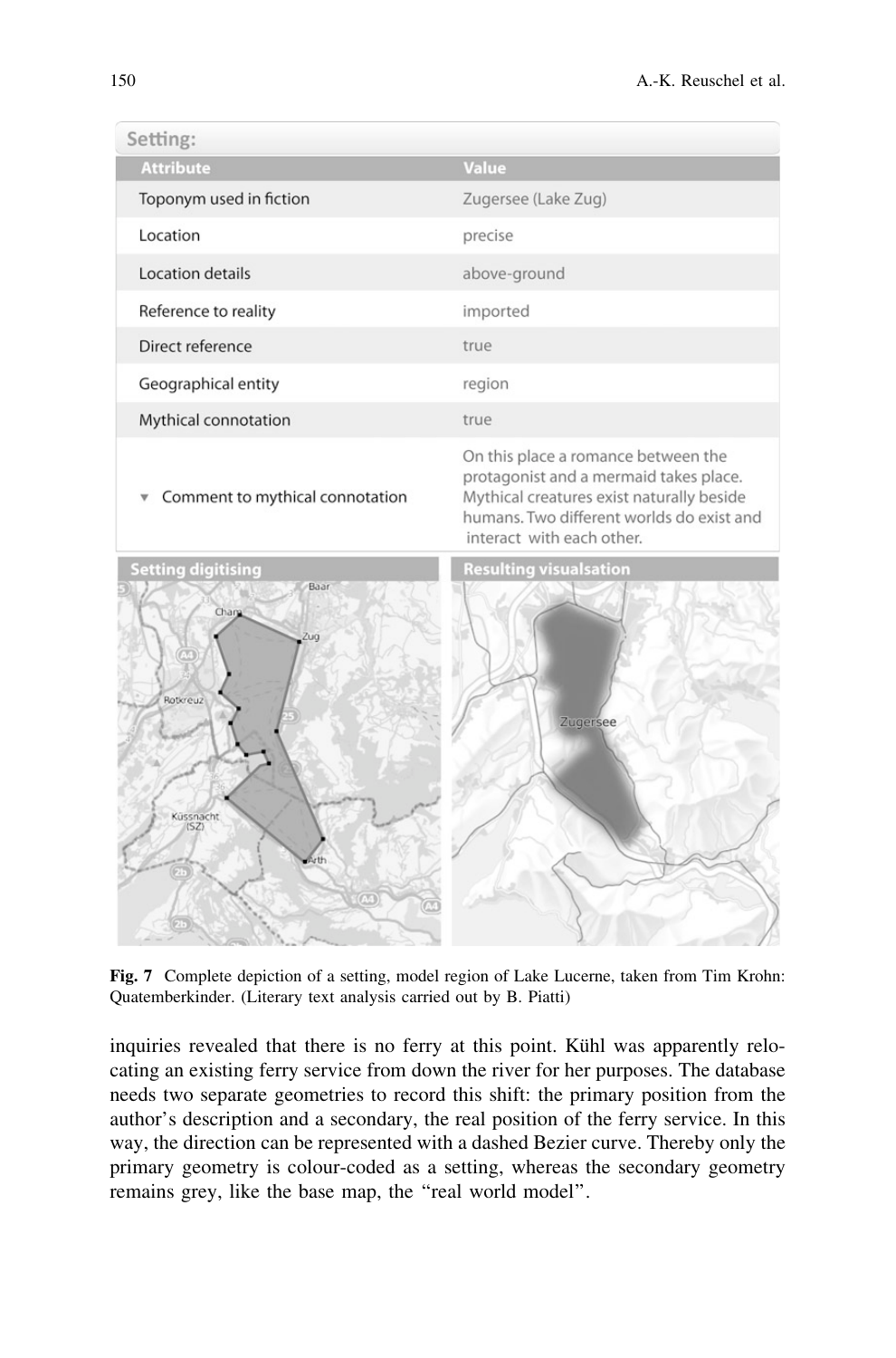<span id="page-16-0"></span>

| Setting:                      |                                                                                                                                                                 |
|-------------------------------|-----------------------------------------------------------------------------------------------------------------------------------------------------------------|
| <b>Attribute</b>              | Value                                                                                                                                                           |
| Toponym used in fiction       | Dr. Konrads Atelier                                                                                                                                             |
| Location                      | zonal                                                                                                                                                           |
| Comment to location           | This setting is located in one of the new buildings<br>of the redevelopped area. Consequently it is located<br>somewhere in Josefov, the former Jewish quarter. |
| Location details              | indoor                                                                                                                                                          |
| Reference to reality          | imported                                                                                                                                                        |
| Direct reference              | true                                                                                                                                                            |
| Geographical entity           | building                                                                                                                                                        |
| Thematic scenery              | true                                                                                                                                                            |
| ▼ Comment to thematic scenery | The scenery of the redevelopped area is essential<br>for the plot and not replaceable.                                                                          |



Fig. 8 Complete depiction of a setting, model region of Prague, taken from Paul Leppin: Severin's Journey into the Dark. (Literary text analysis carried out by E. Markvartová)

## 4.2 Routes

One of the most challenging categories within literary geography are routes, the dynamic element that links settings or projected places to each other. Here, vague, uncertain locations meet vague or even unknown connections. We distinguish between implicit and explicit routes. Implicit routes do not thematise the course of a journey; they are comparable with a movie cut: characters leave place A and the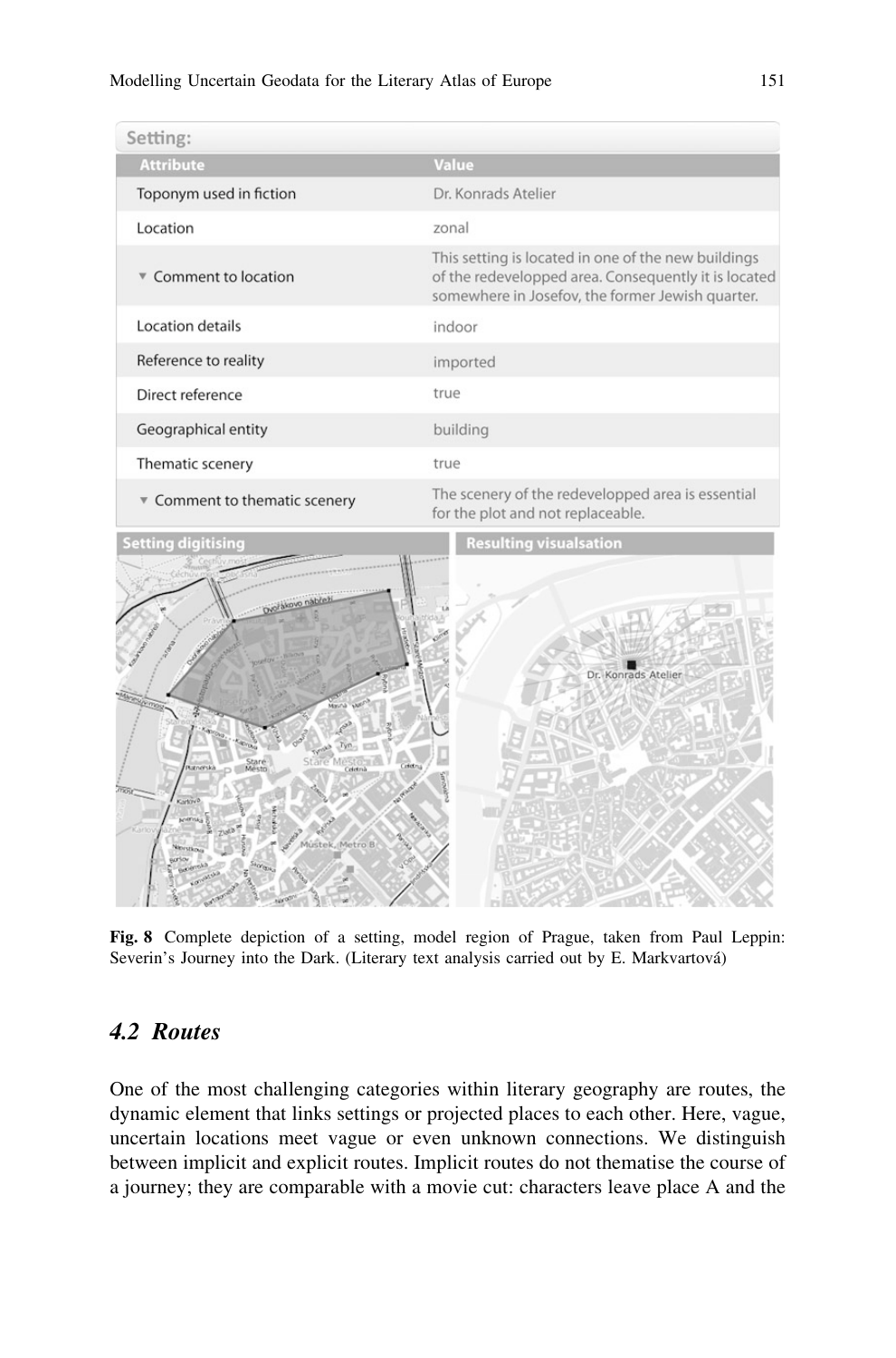<span id="page-17-0"></span>

| Value<br><b>Attribute</b><br>Toponym used in fiction<br>Fähranleger (ferry pier)<br>Toponym description<br>nameless, described<br>precise<br>Location<br>Location details<br>above-ground<br>Reference to reality<br>transformed<br>Translation<br>true<br>translated: the author placed the pier directly next<br>Comment to translation |
|-------------------------------------------------------------------------------------------------------------------------------------------------------------------------------------------------------------------------------------------------------------------------------------------------------------------------------------------|
|                                                                                                                                                                                                                                                                                                                                           |
|                                                                                                                                                                                                                                                                                                                                           |
|                                                                                                                                                                                                                                                                                                                                           |
|                                                                                                                                                                                                                                                                                                                                           |
|                                                                                                                                                                                                                                                                                                                                           |
|                                                                                                                                                                                                                                                                                                                                           |
|                                                                                                                                                                                                                                                                                                                                           |
| to the restaurant called 'Fährkrug'.                                                                                                                                                                                                                                                                                                      |
| indirect reference<br>true: secondary literature                                                                                                                                                                                                                                                                                          |
| there is no ferry at 'Rothenspieker habour', it had to<br>Comment to indirect reference<br>be the ferry service between 'Wollersum habour'<br>and 'Oldenswater Vorland' down the river                                                                                                                                                    |
| Geographical entity<br>plaza / street / bridge                                                                                                                                                                                                                                                                                            |
| Thematic scenery<br>true                                                                                                                                                                                                                                                                                                                  |
| The river crossing functions as transition between<br>▼ Comment to thematic scenery<br>village idyll and the 'outside world'.                                                                                                                                                                                                             |





Fig. 9 Complete depiction of a setting, model region of Northern Frisia, taken from Thusnelda Kühl: Rüm haart—klar kimming. (Literary text analysis carried out by K. Seifert and K. Winkler)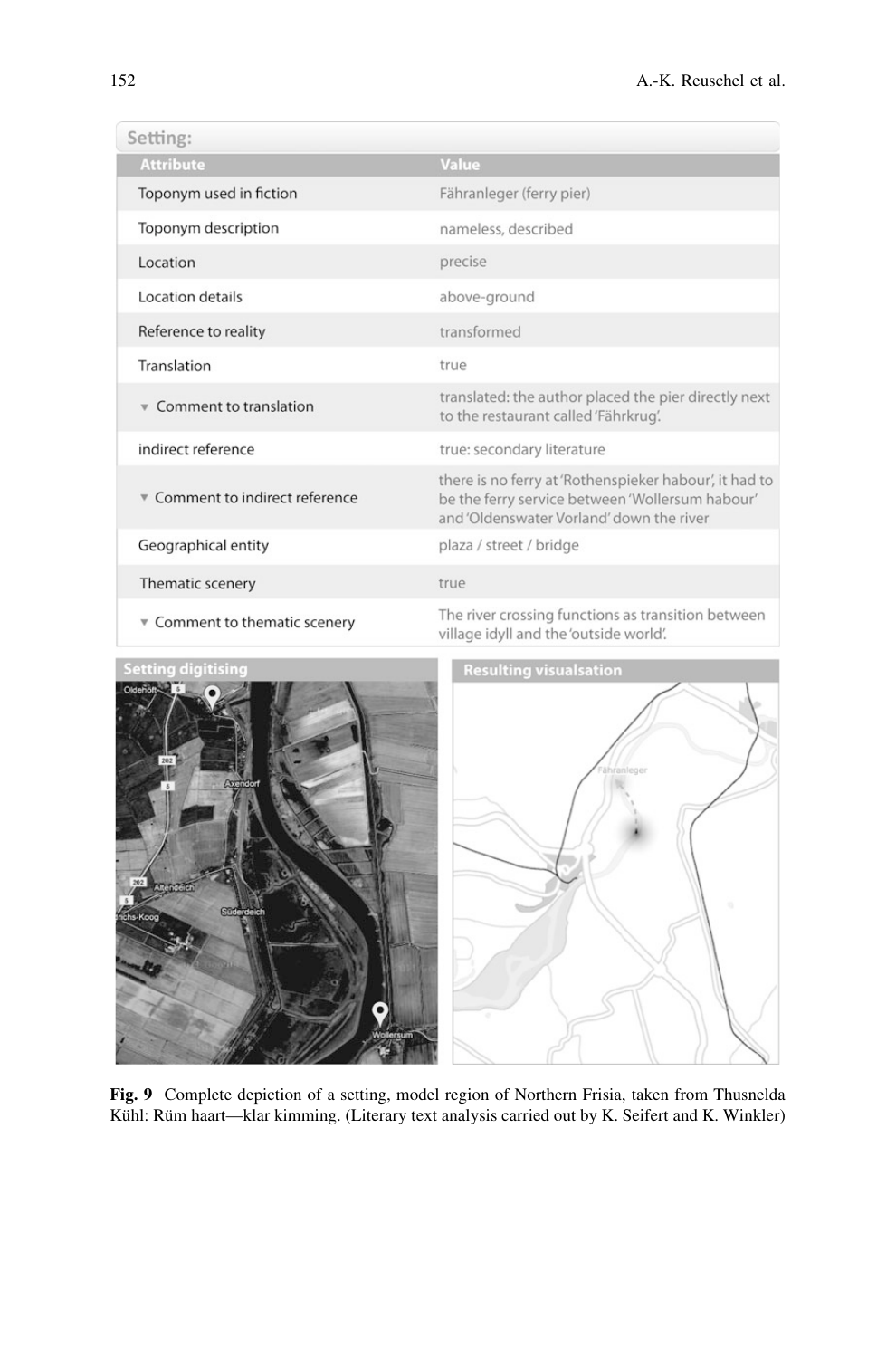next moment arrive at place B. However, explicit routes describe the actual movement of the characters and the places they are passing. Within the scope of our project we are only interested in explicit routes. Nevertheless, there is variation in the completeness and comprehensiveness of explicit routes. In some cases, routes can be used as detailed travel guides, while often the route network remains patchy and imprecise. Similar to settings, we defined specific characteristics that are inherent to routes and need to be considered during the process of data modelling and visualisation. These are:

- 1. Start or end of a route is often untraceable: characters show up ''out of nowhere", or their path dissipates "into nowhere".
- 2. Route linkages are often ambiguous; drawing connections requires interpretation.
- 3. The scale may change within a route description.
- 4. Routes are described by individual toponyms along the way.

To depict literary routes in as much detail as possible, an acquisition in the form of a line is insufficient. Rather it requires additional attributes to waypoints, which comprise the individual elements of routes. The start and end point of each route is differentiated between ''known'' and ''unknown''. In the case of ''unknown'', the waypoint is the first or last known location before the characters (dis)appear. To distinguish between waypoints that can be taken directly from the text and those that result from interpretation, we classify each waypoint into one of three categories: text immanent point (taken directly from the text), plausible points (anchor points) and interpreted points (the most probable way according to the scholar's analysis). Text immanent points are also provided with a toponym. Furthermore, the information of the moving character is attached to each complete route construct, whether or not the route is projected. This individual information enables different ways of handling and visualising the category of routes. If one is only interested in facts from the fiction, one chooses a schematised route that only consists of text immanent points. The alternative is an interpreted route including all kinds of waypoints. Note that a route is defined as a connection between waypoints with projected properties or setting's properties, but routes are of different degree of details than the spatial object setting or projected place. This means, if an intermediate place of a route is a setting or a projected place simultaneously, an additional more detailed entry of the setting or projected place is required.

Let us take a closer look at the routes data model in Fig. [10.](#page-19-0) The route object itself does not contain any geometries, only the general attributes mentioned above. The attributed point geometries are part of the waypoint object. At least two waypoint objects form a route object. Waypoint objects with different attributes enable alternative route creations.

A detailed example from a spatial analysis of Paul Verne's De Rotterdam à Copenhague à bord du yacht à vapeur Saint-Michel (1881) will demonstrate the acquisition of data for routes. The text is about a common ship journey taken by the Verne brothers, Paul and Jules. The title of the text already hints at the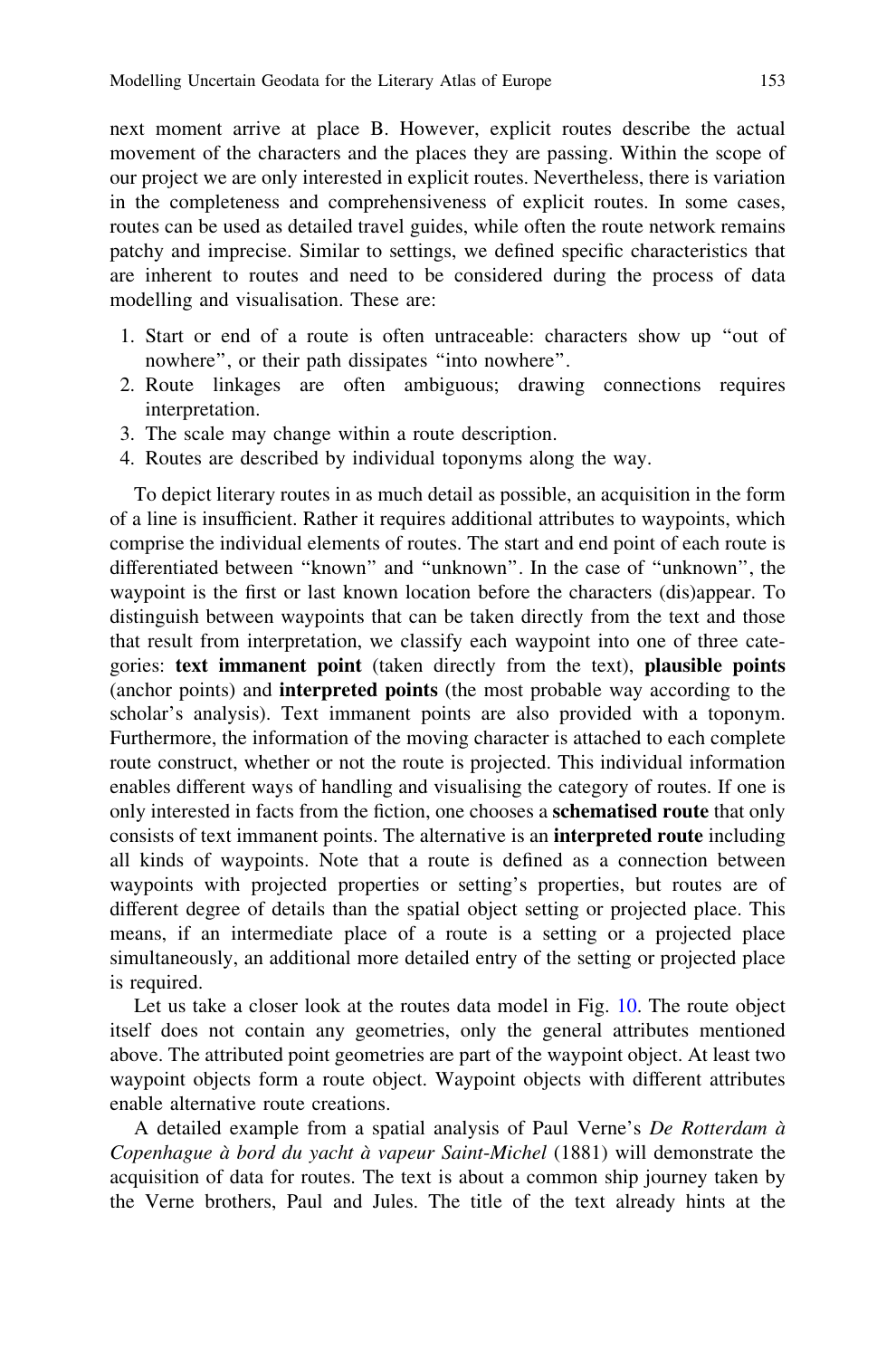<span id="page-19-0"></span>

Fig. 10 Data modelling of the literary spatial object: route

departure harbour and the port of destination. Several intervening stations, where names are known and mentioned in the text, were added as text immanent points. All other points, not directly mentioned, could be added plausibly because the means of transportation is by water. Remarkable is a changing of the route's level of detail: Sections along the North Sea coast were digitised quite generously, from harbour to harbour, probably from a small-scale map (outside Fig. [11\)](#page-20-0), whilst the route along the meandering Kiel Canal within the model region of Northern Frisia is determined in too much detail to be shown on the medium scale map. With the help of the point attributes, two types of routes are derived as shown in the resulting visualisation. The schematised route (Fig. [11](#page-20-0), middle) connects all settings along the cruise, whereas the interpreted route (Fig. [11](#page-20-0), *bottom*) gives a quite detailed impression of the travel.

### 5 Summary and Outlook

The data model we have developed for literary spatiality provides a basis for the 'Literary Atlas of Europe'. Our approach includes the usage of attributed geometries to deal with inherent uncertainty properties, as demonstrated at the outset. The atlas will allow scholars to see patterns and information that are literally invisible. It will work as a generator for new ideas and may provide foundations to answer questions such as: When does the fictionalisation process of a certain region start and are there still people writing about this region today? Are there particular regions that are often mythical connoted? You can even think of more complex questions like: Under which (political-historical and other) conditions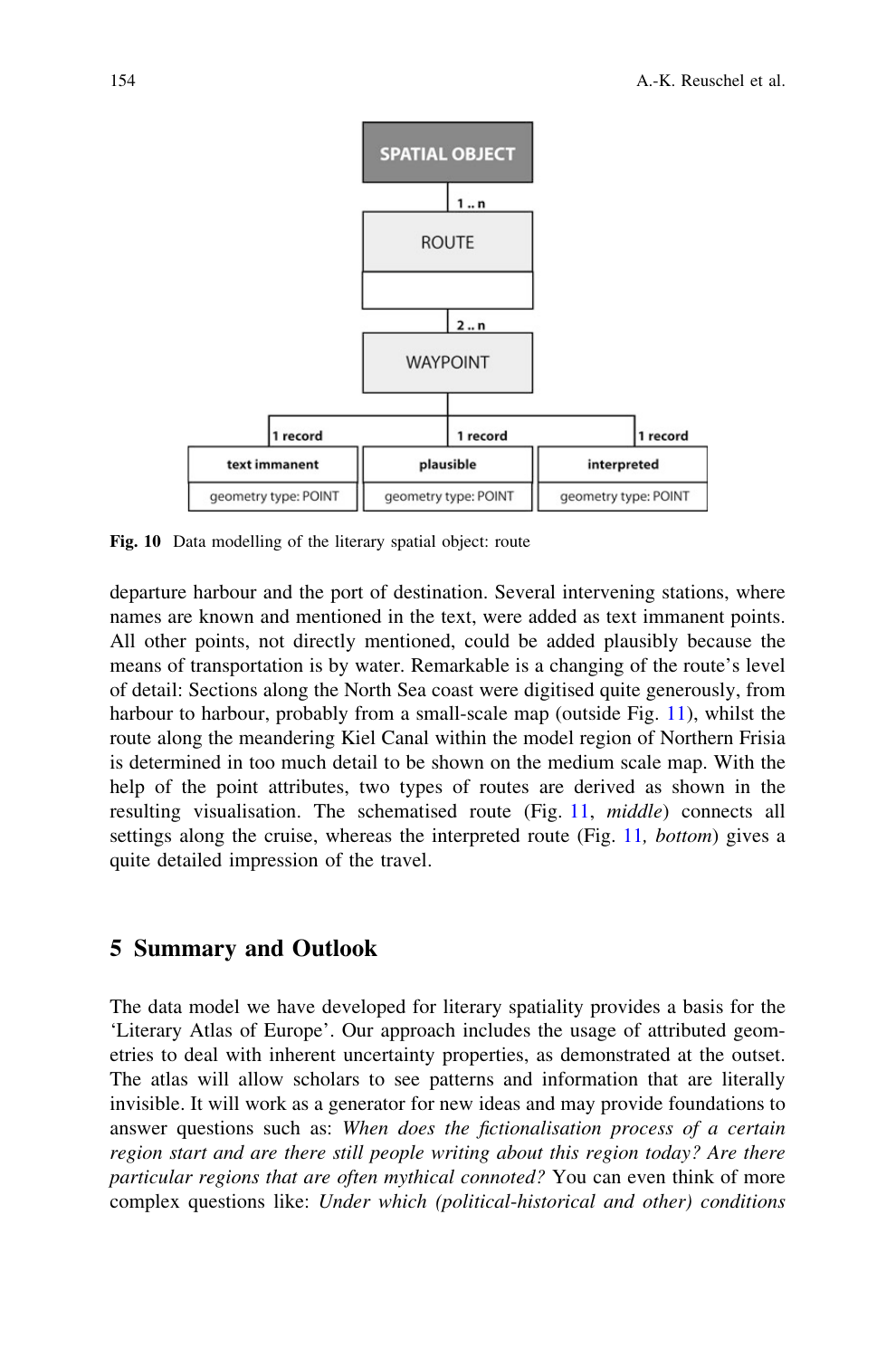#### <span id="page-20-0"></span>Modelling Uncertain Geodata for the Literary Atlas of Europe 155



Fig. 11 Complete depiction of a route, model region of Northern Frisia, taken from Paul Verne: De Rotterdam à Copenhague à bord du yacht à vapeur Saint-Michel. (Literary text analysis carried out by K. Seifert and K. Winkler)

does the (imagination-) space of literature contract, and under which does it expand? How international is the space, or do almost exclusively native authors describe it? The generated maps are thereby the visual basis, interactive tool and output of the spatial analysis of literature. The subsequent task for literary scholars is to determine the reasons and connections for the resulting patterns. The database-oriented approach enables spatial and thematic analysis. Various perspectives on fictional spaces can be achieved through almost unlimited possibilities of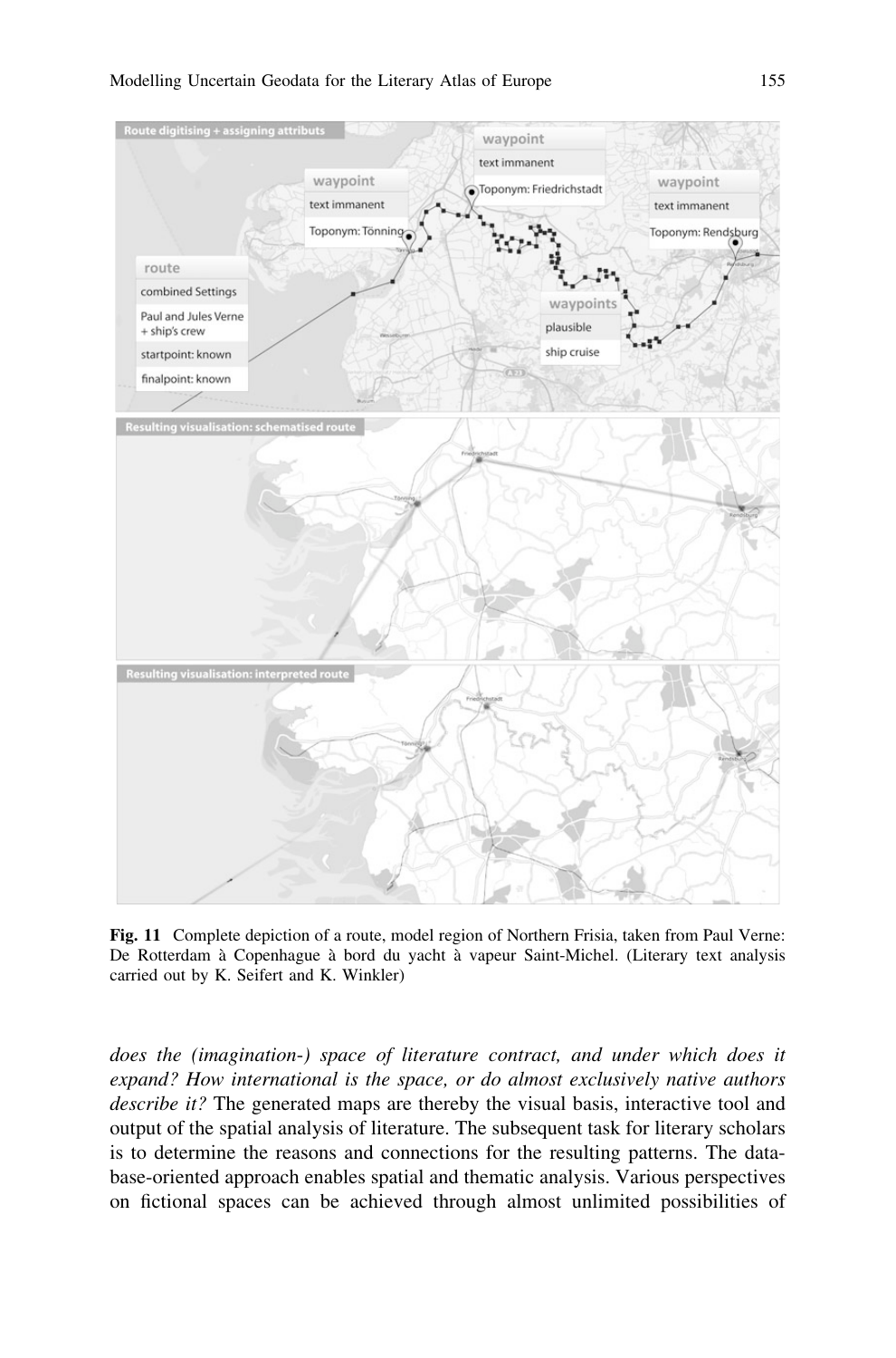<span id="page-21-0"></span>spatial data combinations controlled by their attributes. The data model allows us to show how literature creates and organises space, for entirely different fictional worlds, with different elements and density.

In order to visually analyse the results on a map, two different map types are currently under development. On the one side, we visualise individual spatial objects with a scientific uncertainty geovisualisation, for instance, for a single text. On the other side, we calculate statistical surfaces of a statistically significant number of literary places, resulting from queries to the whole data corpus. First results can already be found in Reuschel and Hurni [\(2011](#page-22-0)), Bär and Hurni (2011). Both automated visualisations are working with the data model presented here.

Further efforts are necessary to enhance the examination possibilities of a fictional space. Is it, for example, possible to show a detailed fictional space not only in a very enlarged map section, but also in an overall view? How do we handle places that change their functions within the text? We also investigate the integration of further properties of spatial objects that could be of interest for future literary work. For example, how could we add and visualise a chronological order of the important settings? Could we analyse from which place a projected place has been triggered? How can we model moods of different characters associated with a place of action into the existing model? The close cooperation between cartographers and literary scholars remains an indispensable prerequisite to achieve its ambition. So we agree and conclude with the insights of Joliveau [\(2009](#page-22-0)): ''There is a lot of room for innovations in this domain, but we need to focus on improving the connection between researches in scientific geovisualization and artistic experimentations''.

Acknowledgments This paper is part of the project 'Literary Atlas of Europe' and supported by the Swiss National Foundation, grant number CR21I2\_130160.

## References

- Ahlqvist. O. (2009). Visualization of vague category counts—introducing the fuzzy dot density map. Proceedings of the 24th International Cartographic Conference, Santiago de Chile, Chile.
- Bär, H. R., & Hurni, L. (2011). Improved density estimation for the visualisation of literary spaces. The Cartographic Journal, 48(4), 309–316.
- Bennett, B. (2001). What is a forest? On the vagueness of certain geographic concepts. Topoi, 20(2), 189–201.
- Bittner, T., & Stell, J. G. (2002). Vagueness and rough location. Geoinformatica, 6(2), 99–121.
- Cohen, P. (2011). Digital maps are giving scholars the historical lay of the land. The New York Times, July 26, 2011. [http://www.nytimes.com/2011/07/27/arts/geographic-information](http://www.nytimes.com/2011/07/27/arts/geographic-information-systems-help-scholars-see-history.html?_r=1)[systems-help-scholars-see-history.html?\\_r=1](http://www.nytimes.com/2011/07/27/arts/geographic-information-systems-help-scholars-see-history.html?_r=1). Accessed 13 April 2012.
- Drecki, I. (2007). Geographical information uncertainty: The concept and representational challenges. Proceedings of the 23rd International Cartographic Conference, Moscow, Russia.
- Egenhofer, M., & Mark, D. (1995). Naive geography. COSIT'95, Semmering, Austria, In A. Frank & W. Kuhn (Eds.), Lecture notes in computer science, Vol. 988, pp. 1–15 Berlin: Springer.